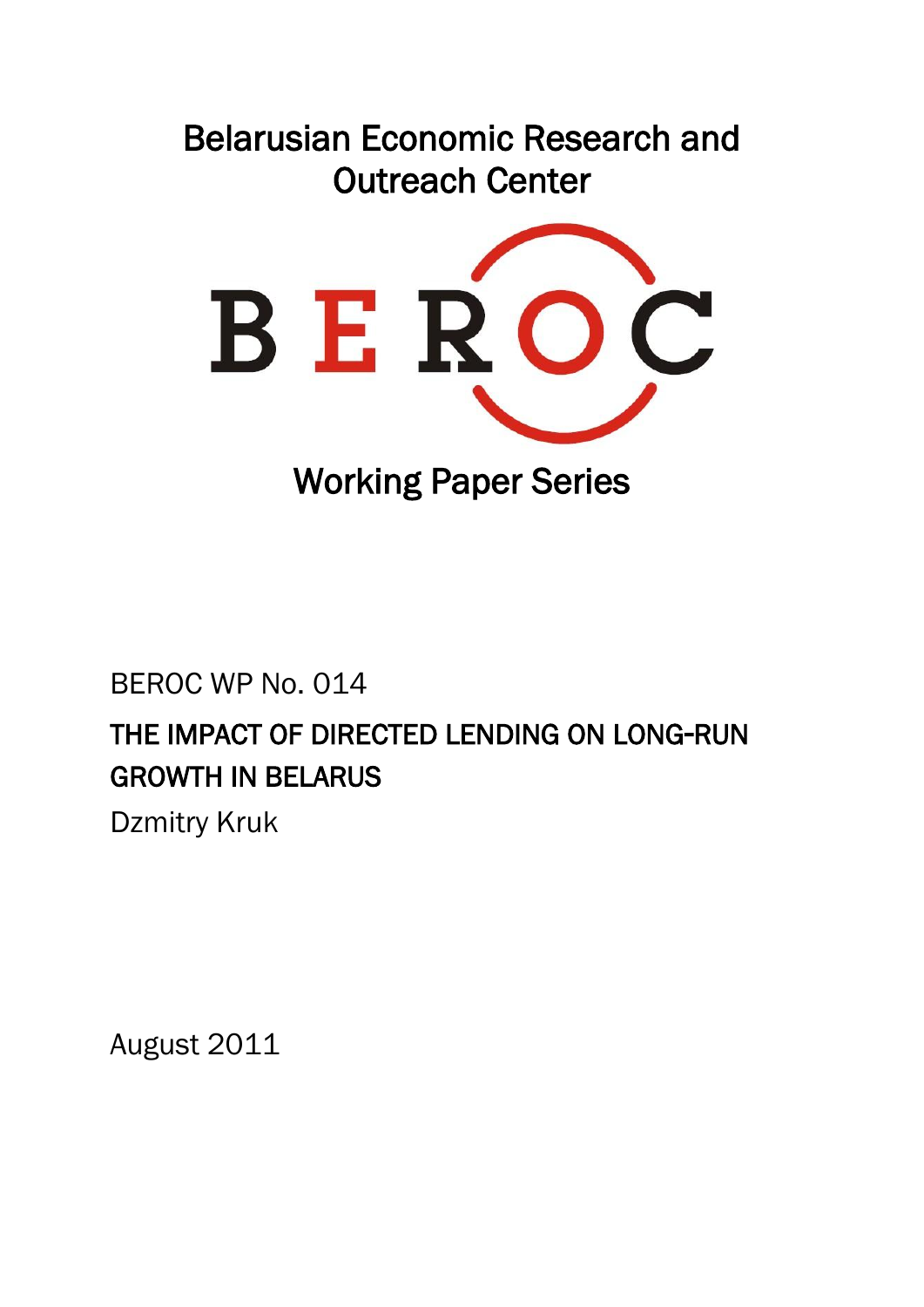Working Paper Series **014** 

# The Impact of Directed Lending on Long-Run Growth in Belarus

Dzmitry Kruk BEROC

Minsk, August 2011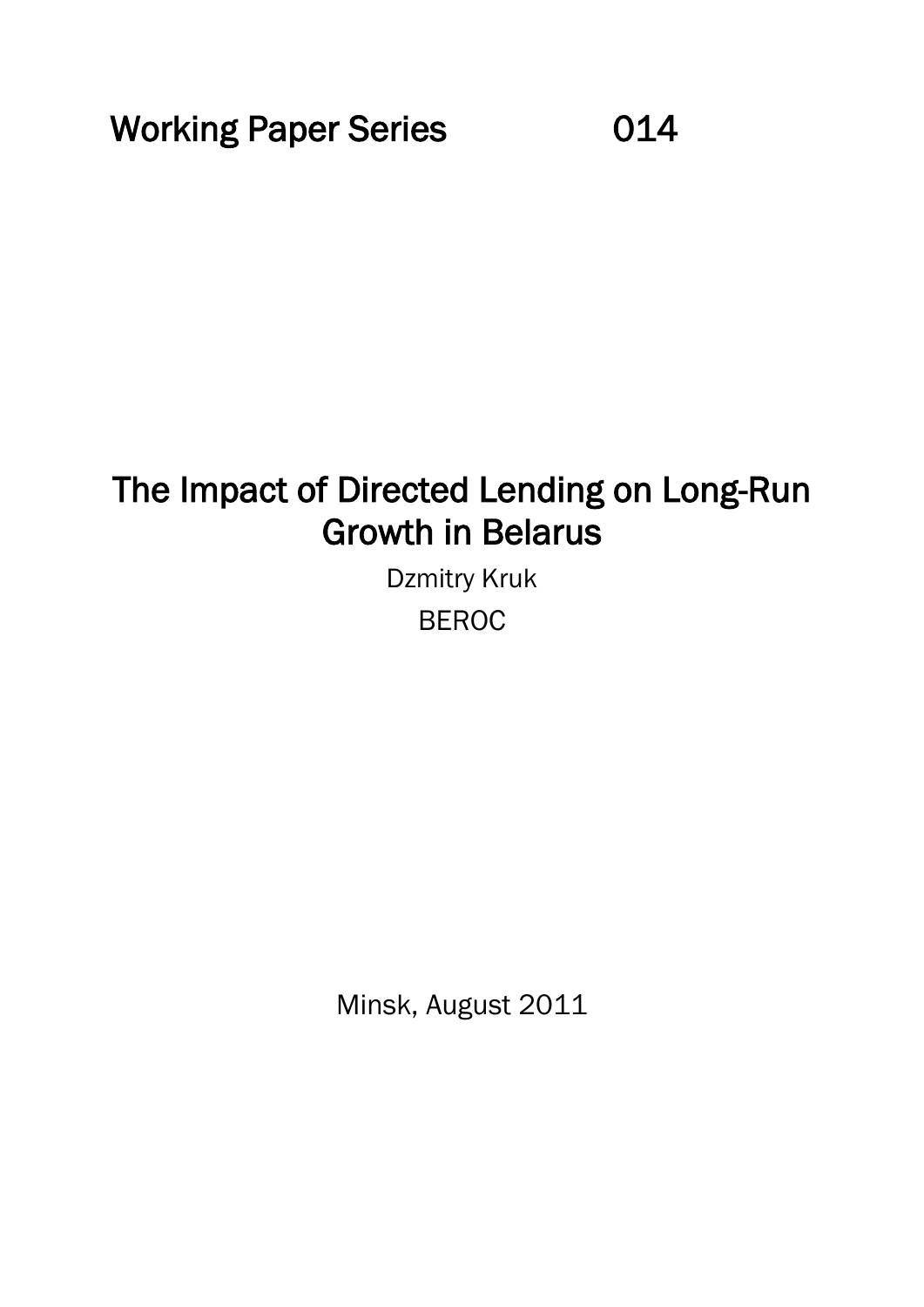Belarusian Economic Research and Outreach Center is created in Kyiv as a joint project of the Stockholm Institute of Transition Economics, the Kyiv School of Economics, the Kyiv Economics Institute and the Economics Education and Research Consortium.

It is financed jointly by the Swedish International Development Cooperation Agency (SIDA) and by the United States Agency for International Development (USAID) through the Eurasia Foundation.

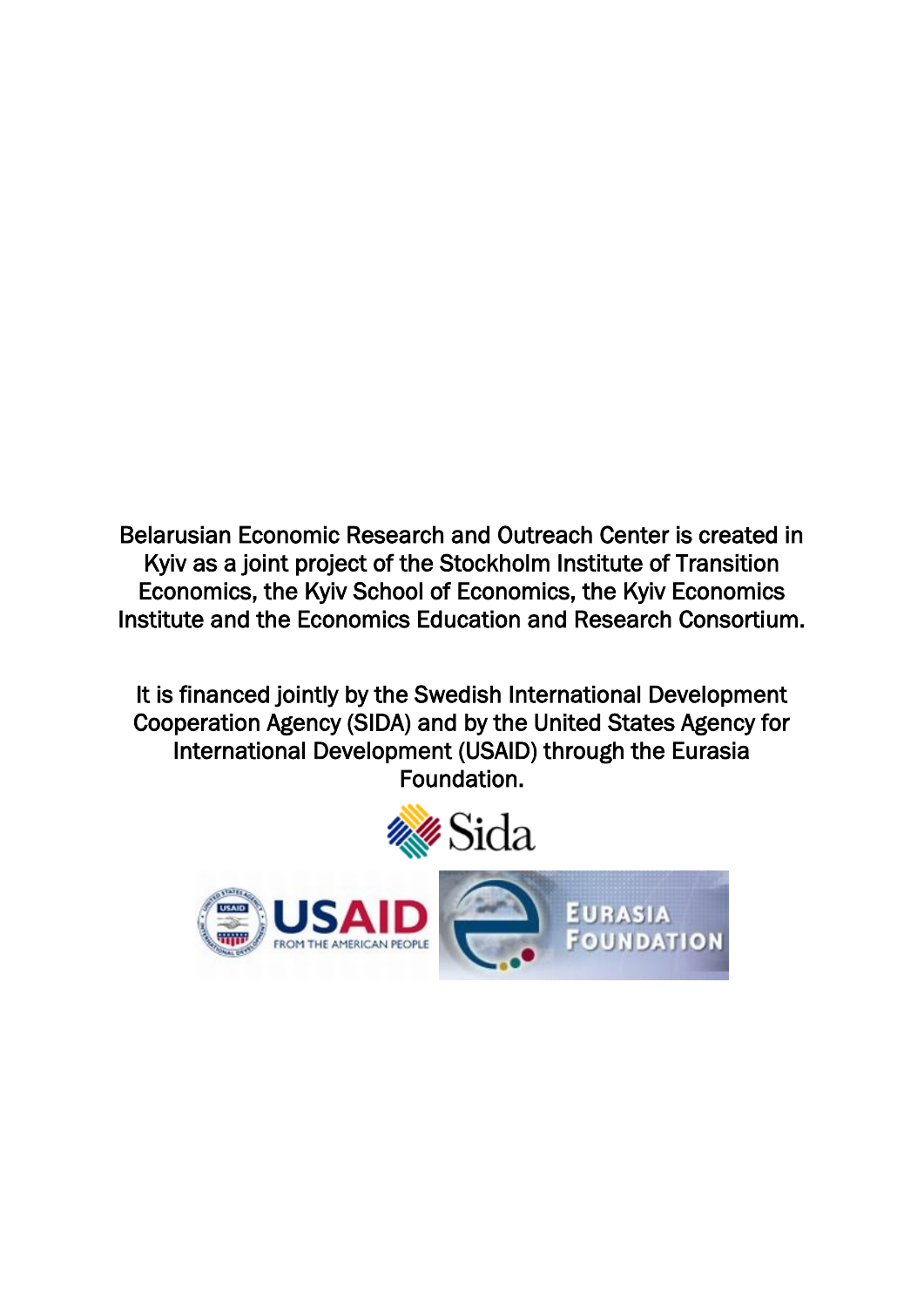#### **The Impact of Directed Lending on Long-Run Growth in Belarus**

Dzmitry Kruk\*

#### **Abstract**

The study deals with a specific form of financial repression peculiar to Belarus – a mechanism of directed loans. Under selective or directed credit programs, banks are required to allocate certain percentages of their asset portfolios for loans to priority sectors at subsidized loan rates of interest. In order to hedge against possible risks associated with directed loans, banks can offer higher interest rates or ration credit to non-favored borrowers. As a result, the flexibility of the financial system is decreased, while its fragility is increased. Under directed loans the economy may benefit from more rapid capital accumulation, but faces losses in efficiency. Directed lending may be justified until additional gains in capital accumulation compensate losses in. efficiency. This may be true in case of definitely high elasticity of output on capital, which might happen within a transitory period. Nevertheless, the practice of directed lending may not be recognized as effective tool for a longer time period. First, gains in capital gradually decline and losses in efficiency might exceed them. Moreover, when the economy reaches its balanced growth pass, only losses will be associated with the mechanism of directed lending. Second, the mechanism of directed lending may be a source of shocks and high-magnitude fluctuations in the economy. Finally, we show that in Belarus the mechanism of directed lending may result in the decline of growth rates of the economy in the long run.

JEL Codes: E37, E43, E61, G28, O41, O42.

Key words: Belarus, directed lending, financial repression, economic growth.

\*Belarusian Economic Research and Outreach Center, e-mail: [kruk@beroc.by](mailto:kruk@beroc.by)

This research is a part of the research project "The Outcomes of Directed Lending in Belarus: Mitigating Recession or Dampening Long-run Growth?" supported by Economic Education and Research Consortsium.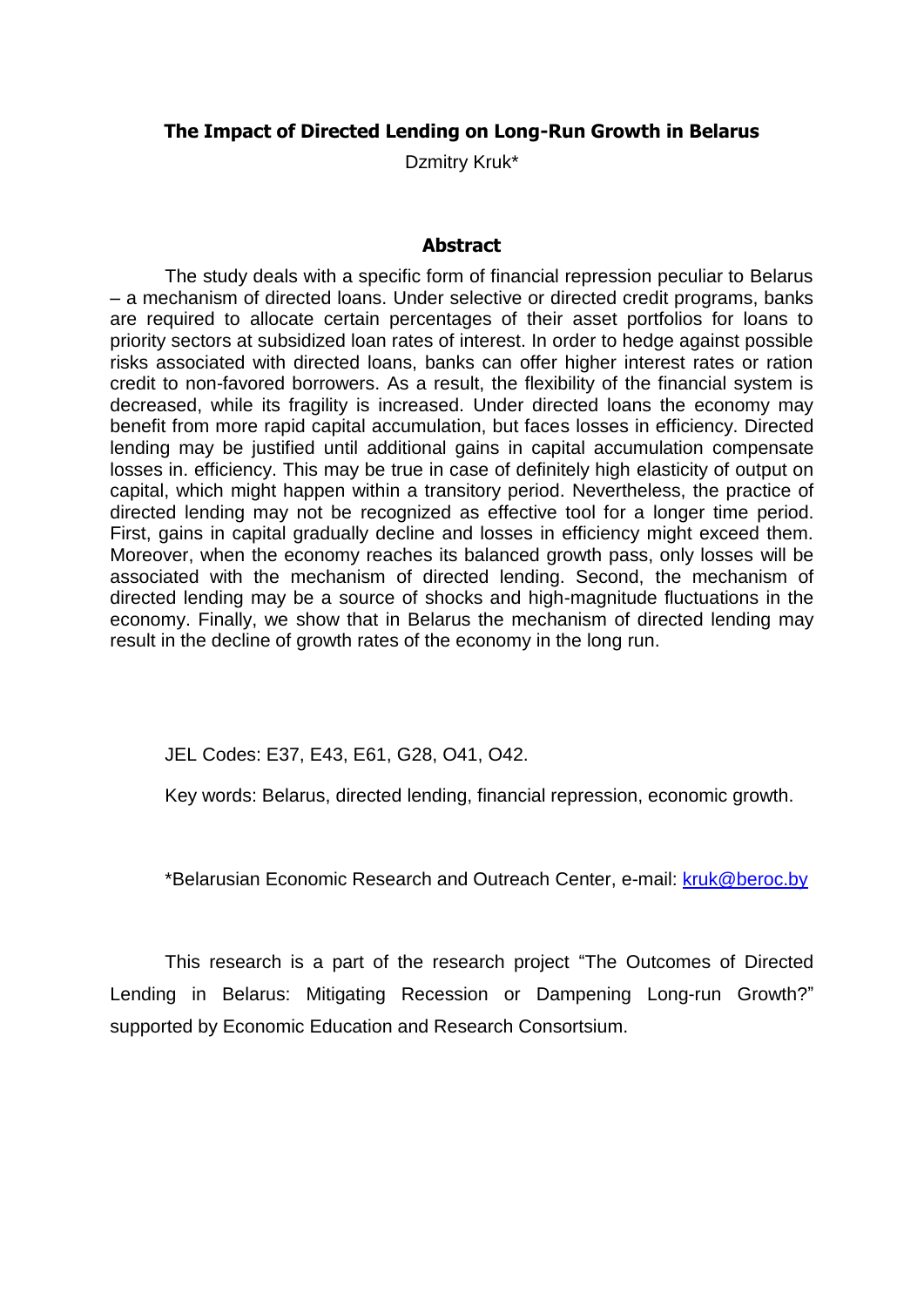### **1. INTRODUCTION**

Directed lending may be treated as an element of financial repression, while the latter is defined as policies that comprise interest rate ceilings, high reserve requirements, and discriminatory taxation of financial intermediaries and depositors (McKinnon, 1973; Roubini and Sala-i-Martin, 1992a, 1992b; Reinhart and Sbrancia, 2011). Theories of the role of financial system in economic development disagree on the effects of financial repression on investment and growth (Fry, 1995). These effects are not necessarily deleterious despite segmentation of financial markets resulting from interest rate differentials. For example, neoclassical theoretical models provide conflicting answers to a question whether low real loan interest rates stimulate capital accumulation within the framework of selective credit programs (Buffie, 1991). For instance, the empirical econometric analysis of the economies of India and South Korea (Demetriades) shows that directed lending can induce economic growth at least over the short to the medium run, while in the long run the opposite effect is observed.

In Belarus directed lending consists of two major elements: (i) the provision of designated volume of loans to selected sectors (mainly agriculture and some particular branches of industry) and households (for housing construction), and (ii) at interest rates lower than market rates, which is subsidized by the government<sup>1</sup>. Major objectives pursued by the government through this mechanism are stimulating investment demand in a short-term perspective and pushing capital accumulation in a long-term perspective. Herewith, implicitly the government bases on the assumption that market mechanisms cannot provide the desired level of capital investments and capital accumulation.

The latter is justified by the government through the structural peculiarities of the Belarusian economy, which still has much in common with Soviet period, namely the situation when a small amount of enterprises produce a large share of output. These enterprises are mostly controlled by the government, which consider them strategic<sup>2</sup>. Hence, implicit government assumption implies that long-term growth in

<sup>1</sup>  $1$  As a rule, the government subsidizes interest rate payments for the borrower through compensating the difference between a benchmark lending rate (most frequently National bank"s refinancing rate plays this role) and designated level of the interest rate for a particular type of the directed loan.

 $2$  . In 2010, about 55% of industrial output was produced by large industrial companies, employing at least several thousand workers on average.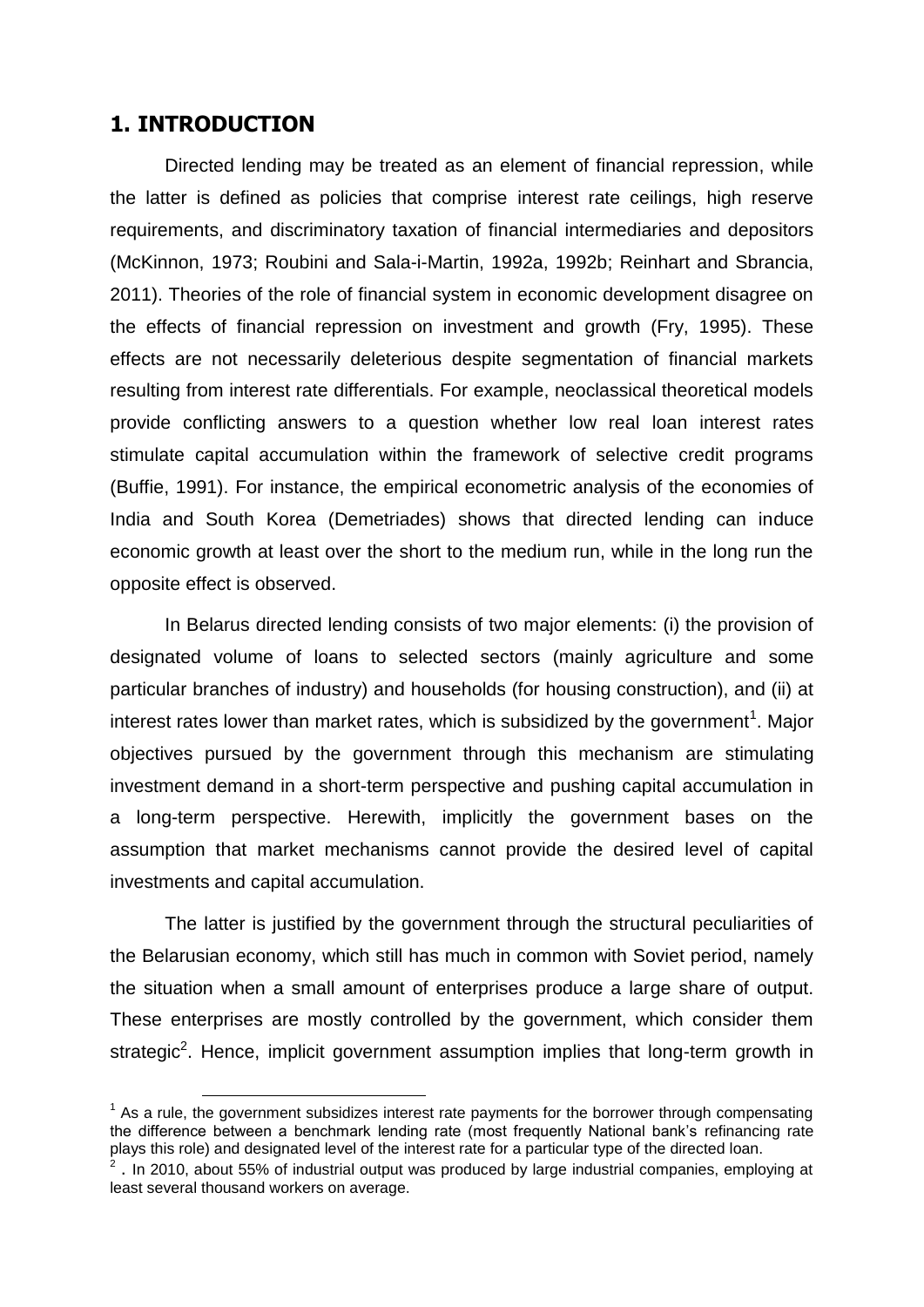such an economy requires large capital investments for these enterprises, which is hardly to be provided without government interference. This was a core argument for implementation and development of the system of directed lending since mid-1990s.

At the first stages, directed loans were mainly aimed at the support of industrial and agricultural enterprises, due to considerable contribution of these branches to output. This approach assumed that directed loans for investment projects of large enterprises will facilitate their growth of productivity and accordingly will contribute to the growth of the national economy. In other words, that approach was more focused on the supply side of the economy and could be treated as an element of soft budget constraints for firms.

In the sector of state-owned enterprises, who are the recipients of the directed loans, some companies are profitable, while others rely on a continuous support. This particularly concerns enterprises, operating in such sectors as light industry, agriculture, and some sectors of industry. Some enterprises are continuously generating losses or just covering the costs. Therefore, there are reasons to suspect that at least some fraction of directed loans is wasted in low-productivity projects.

During the last decade this approach was transformed somehow. Motivation of supply promotion were still valid, however, this system started to be used as the investment demand promotion scheme as well. The latter vision was implemented through providing directed loans not to the producer of capital goods, but to its potential buyer. Within this scheme the government might have expected two-fold effect. First, it strengthened the demand for capital goods produced by large firms, thus increasing current output in the economy. Second, in a medium to a long-run it might have expected that buyers of capital goods would become more productive due to these investments, thus contributing to long-term growth.

This partial change in the ideology of the directed loans mechanism led to the changes in the structure of correspondent borrowers. For instance, at the first stage investment projects by large industrial firms, say producing agricultural machinery, were supported in order to promote their exports. But at the second stage, directed loans were rechanneled to domestic agricultural enterprises in order then can buy these agricultural machines produced by large industrial firms. In other words, it led to a substitution of potential external demand by a guaranteed portion of domestic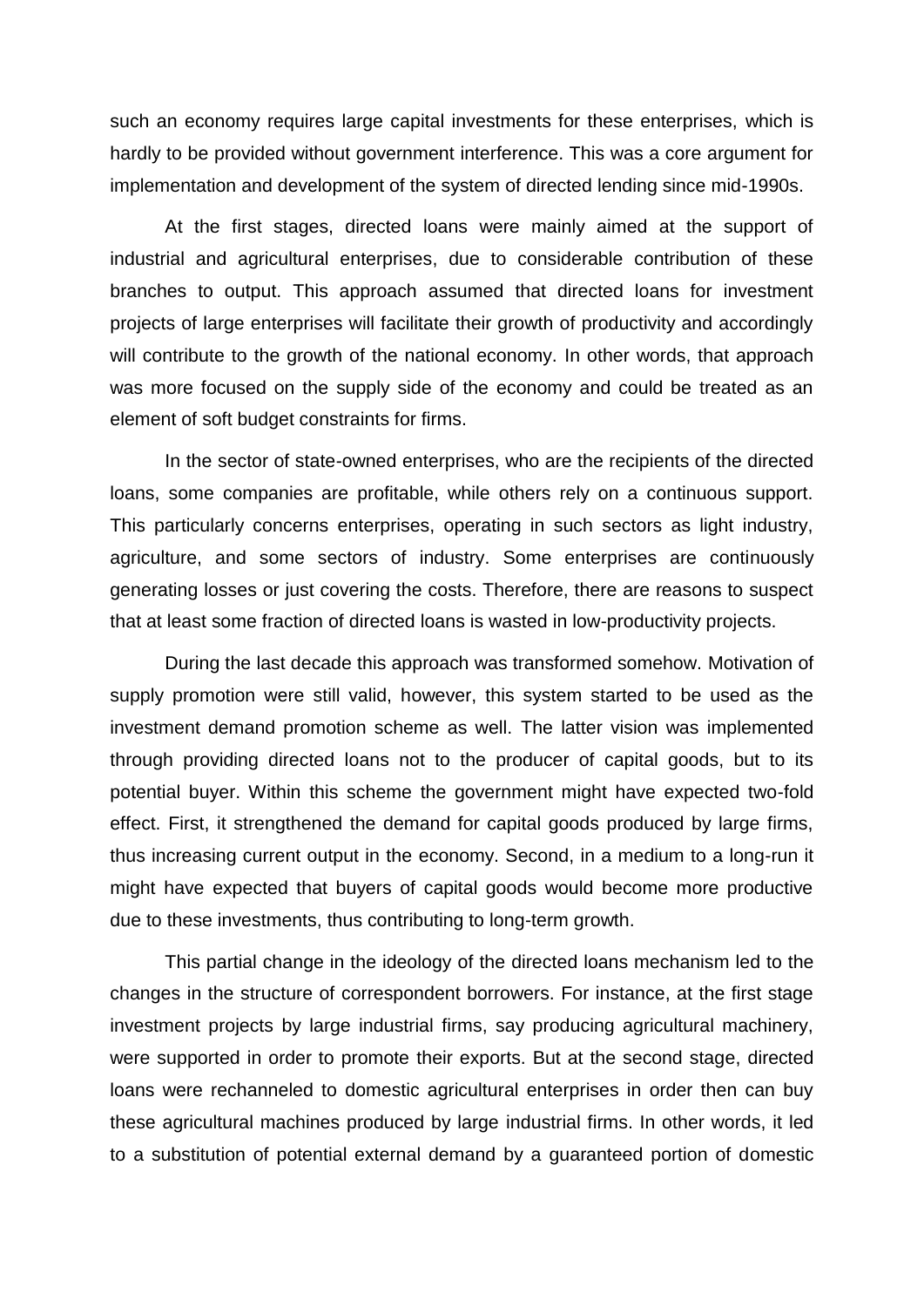demand. A similar mechanism was activated in respect to construction, whose output was stimulated through granting directed loans to households for housing construction. Hence, if at the first stages this system included mainly large industrial companies as borrowers, later on agricultural companies and households became dominate borrowers.

Technically, this mechanism of directed loans provision is based on stateowned banks, whose share in the banking system (by assets and capital) is roughly 70%. The government is a main stockholder of these banks (its share in the equity capital of main state-owned banks is pretty close to 100%). Due to this, economic authorities practice direct interference to the credit policies of these banks through legal acts by the President, the government, etc. State-owned banks, in their turn, enjoy some preferences from the authorities. Historically, such preferences included implicit 100% guarantees by the government on households" deposits in state-owned banks, underfulfilment of reserve requirements and requirements on special provisioning by these banks, etc. However, these forms of state-owned banks support are almost not used nowadays. Nevertheless, there are still other powerful tools. The most crucial is a regular (as a rule, at the end of the year) replenishment of the state-owned banks" equity capital at the expense of consolidated budget. For instance, in December 2010, statutory capitals of three major state banks were increased at the expense of consolidated revenues, which resulted in a jump of their regulatory capital by 22% and an increase of the regulatory capital of the entire banking system by 15%. Further, there was a precedent of long-term bilateral refinancing of two major state-owned banks by the National bank. At the end of 2009, the NBB opened credit lines for these two banks for the sum that was equal at that moment to about 7% of these banks' total assets (or about 45% of their regulatory capital). These credit lines assumed refinancing up to 5 years under the refinancing rate of the National bank. Enormous volume of government's and NBB's injections to state-owned banks witnesses about the lack of alternative sources of increasing capitalization for state banks, when they have to reserve a huge part of their portfolio for loans on government programs.

By the end of 2009, the share of directed loans amounted to about 50% of the total volume of loans outstanding according to Fitch Ratings (2010) estimation, or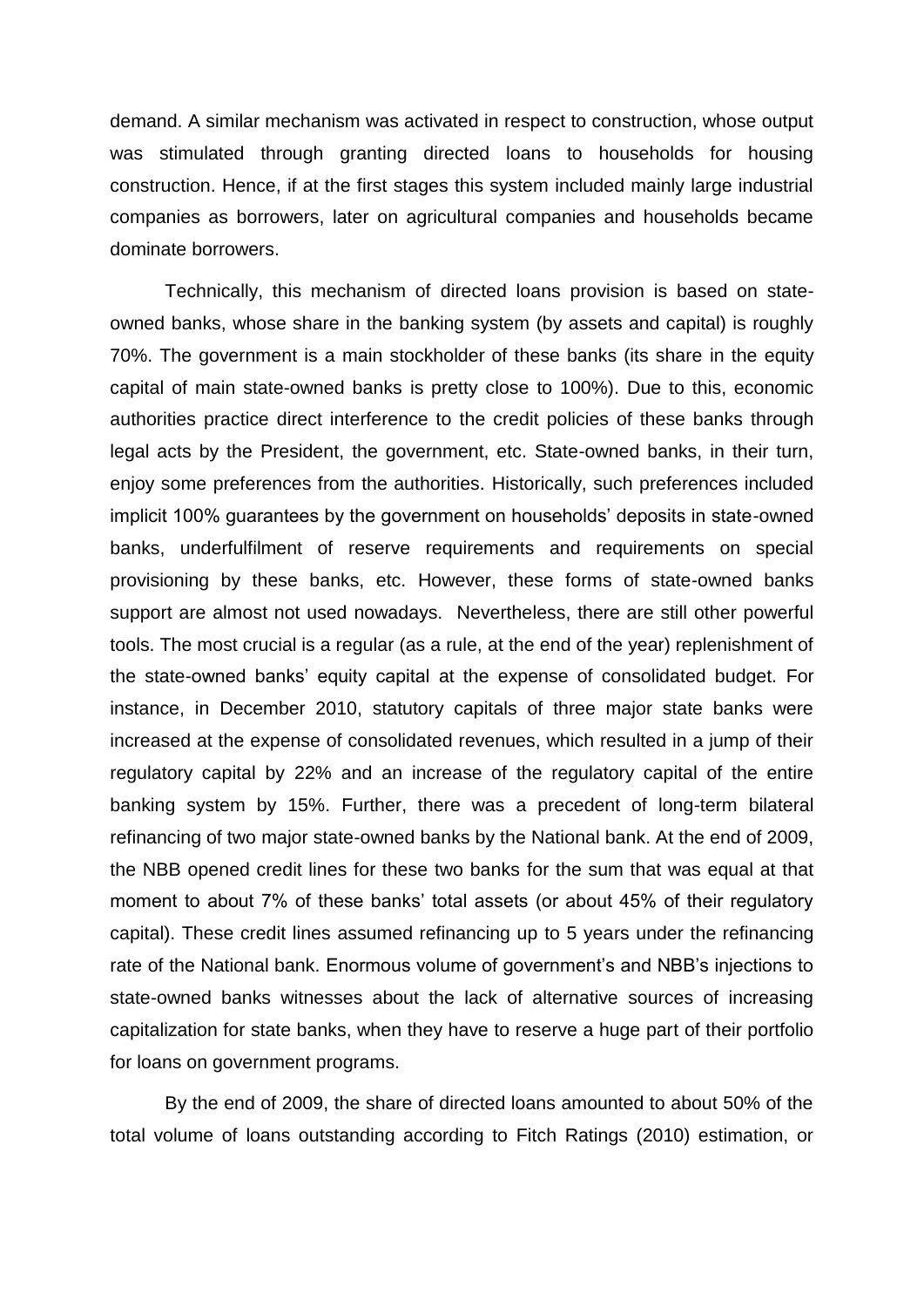46.2% according to the IMF (2010) estimation<sup>3</sup>. Till recently the government displays no willingness to reduce the scope of directed lending. At the beginning of 2011 new programs of directed loans for housing construction and technological re-equipment of the agricultural sector were adopted. They assume that the banks in 2011 should provide loans in the amount of about 15% of the outstanding loans of entire banking system as of beginning of 2011. Practically all the loans under these programs are assumed to be provided on the preferential terms (the state will compensate the losses for banks). Only recently, the government claimed about possible certain restrictions in the amount of directed loans provision having faced huge inflationary pressure in the economy. Nevertheless, the system of directed loans as a whole still seem to be untouchable and the government is reluctant to its complete deactivation, while considers it to be a growth enhancing mechanism. Hence, estimation of the impact of the directed loans system on the economic growth is still on the agenda.

Over the last decade directed lending has been coupled with high GDP growth rates. At the same time, considerable interference of the government to the credit market through the mechanism of directed lending is the essential characteristic of the Belarusian economy. This raises the question whether directed lending stimulated economic growth or not. Financial repression in the form of directed lending potentially may result in different effects in a finance-growth nexus. On the one hand, it might promote growth due to a more rapid capital accumulation and allocation of the funds to projects with the highest social returns. On the other hand, it might distort the mechanisms of financial intermediation and lead to losses in the contribution of the financial system to total factor productivity growth. Hence, net effect from such mechanism of financial repression on economic growth (in Belarus) is ambiguous and is to be assessed accurately.

The structure of the study is as follows. Section 2 is devoted to formulating preconditions of the model formulation and correspondent assumptions. In Section 3 we deal with data used in the model. In Section 4 formulation of the econometric model that allows capturing the effect of directed lending on long-term growth in Belarus and the results of its estimation are provided. Summary of conclusions and recommendations is provided in Section 5.

<sup>&</sup>lt;sup>3</sup> IMF (2009) stresses 'directed lending mechanisms' constitute 'the large share of bank lending under various state programs' and they 'allowed many non-viable enterprises to survive'.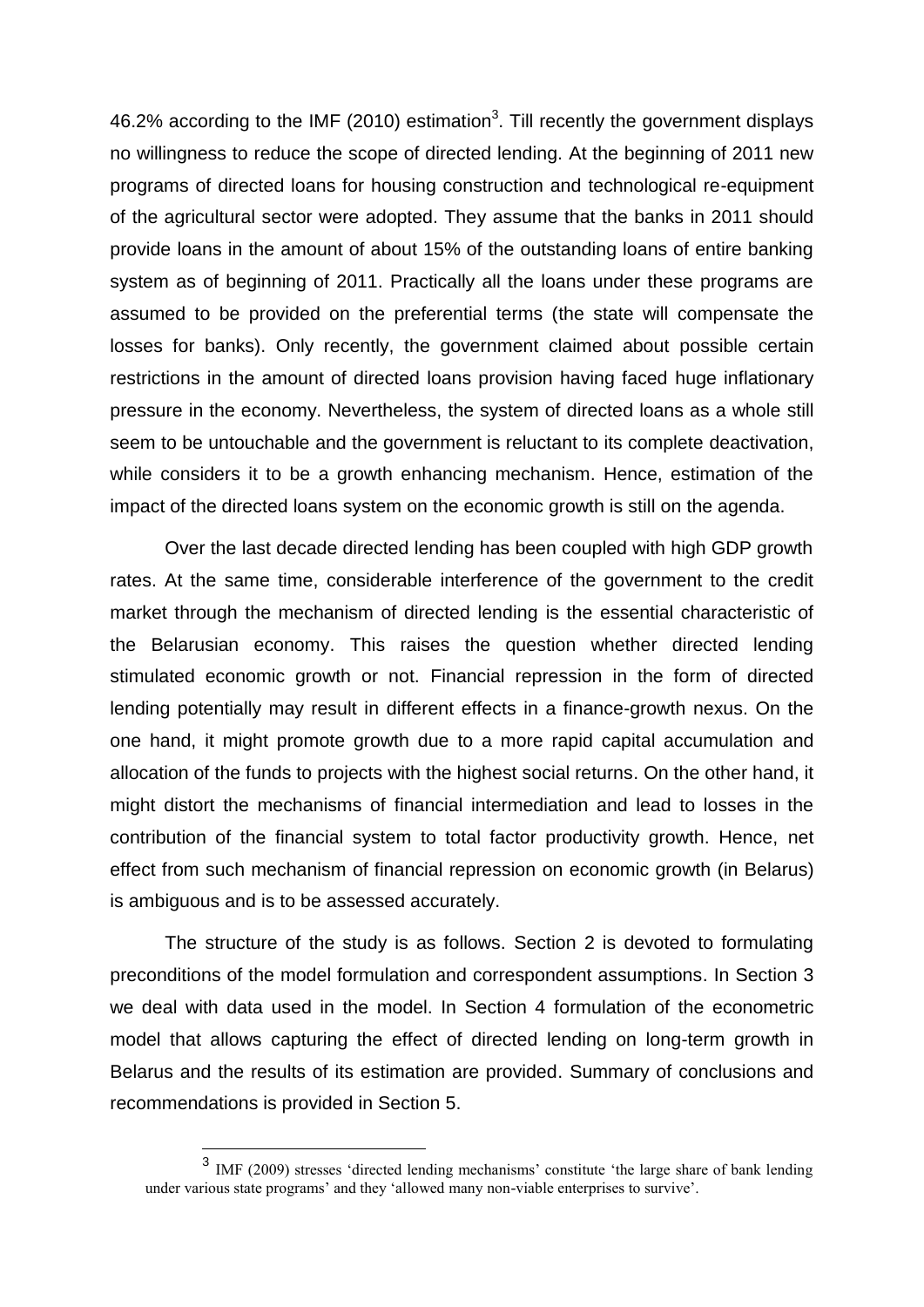### **2. PRECONDITIONS OF THE MODEL**

As shown in King, Levine (1993) financial intermediation contributes to economic growth. In case of financial repression, we take in mind two rival hypothesis mentioned above: (i) it might spur growth through more rapid capital accumulation and/or allocating funds to projects with highest social returns and positive spillovers generated by the sheltered companies: (ii) it might hamper growth due to: a). losses in efficiency of financial intermediation and underinvestment on the level of the entire economy; b) overinvestment in low-productive firms. Hence, the mechanism of directed lending might alter growth path through changes in capital accumulation and total factor productivity. However, TFP is of a bigger concern, while major channels of financial system's contribution to growth are associated with just with TFP (Thiel, 2001).

In a long-run the growth path is determined by the supply side of the economy. For this, we use Cobb-Douglas production function with neutral technical progress  $(1).$ 

$$
\overline{Y} = Ae^{\gamma t} K_t^{\alpha} L_t^{\beta} \tag{1}
$$

#### where

 $\bar{Y}$  – potential output,  $Ae^{\gamma t}$  – exogenous time-dependent technological progress,  $K_t$  – physical capital,  $L_t$ - labor employment under natural rate of unemployment,  $\alpha$  and  $\beta$  – elasticity of output on capital and labor correspondingly. Within our approach we treat labor employment (under natural rate of unemployment) as constant, i.e.  $\frac{dx}{dt} = 0$ .

Physical capital (as of the beginning of the period t) is determined by identity  $(2)$ :

$$
K_t = K_{t-1} * (1 - RDR_{t-1}) + RI_{t-1}
$$
 (2)

where

 $RDR_t$  – exogenous depreciation rate,  $RI_t$  – gross capital formation.

From the demand side, we trace individually only capital investments, while other components of domestic demand are considered to be not treated by directed lending. Hence, we treat targeted by the government current output as the sum of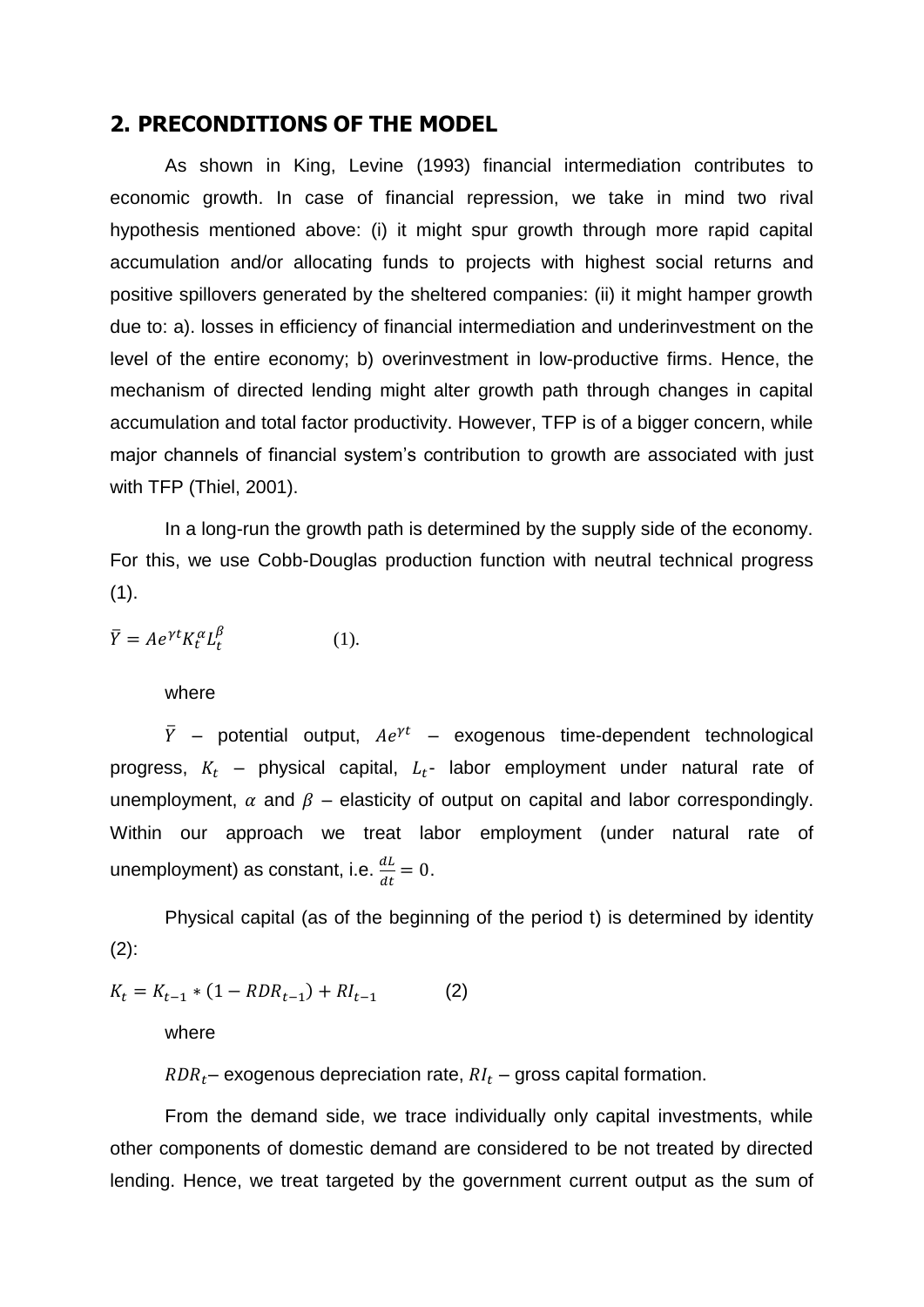investments (dependent on the volume of directed loans) and other components (independent from directed loans) (3).

$$
RGDP_t = RI_t + OD_t \tag{3}
$$

where

 $RGDP_t$  – current level of output, determined by demand,  $OD_t$ – other demand components.

As shown above, we suppose that the government introduces the system of directed loans in order to: (i) provide a targeted level of current output through investment demand, (ii) enhance additional growth of TFP and fixed capital in the long-term.

When disturbing the credit market through the designation of particular borrowers, volume of loans to be granted, and the interest rates, the government distorts initial market equilibrium. They select a definite share from the agents that form an overall demand for credit and satisfy the demand of this fraction at a lower than market interest rate. Having spent a part of its capital, banks have less funds available for credit supply and other borrowers can obtain these funds only at higher interest rates. In other words, banks are balancing their portfolios with good loans provided to sound borrowers at higher interest rates.

Moreover, if the difference between initial market interest rate and interest rate designated by the government is huge, banks may intend to compensate it through introducing a minimum acceptable effective interest rate (i.e. average interest rate on total portfolio). If the portfolio that consists of both directed and market loans provides the rate of return less than those minimum acceptable rate, it is an incentive for a bank for further shrinking the credit supply in order to get the desired inflow of interest payments. The latter case means that banks start credit rationing in respect to those firms that are not sheltered by the government. The latter is pretty much the same mechanism showed by Stiglitz and Weiss (1993), when non-recipients of directed loans can be credit-rationed given the limitations of a size of an individual"s bank portfolio and the risks associated with too high interest rates $^4$ .

 4 Banks may face a reduction of revenues as firms would be tempted to engage in risky projects.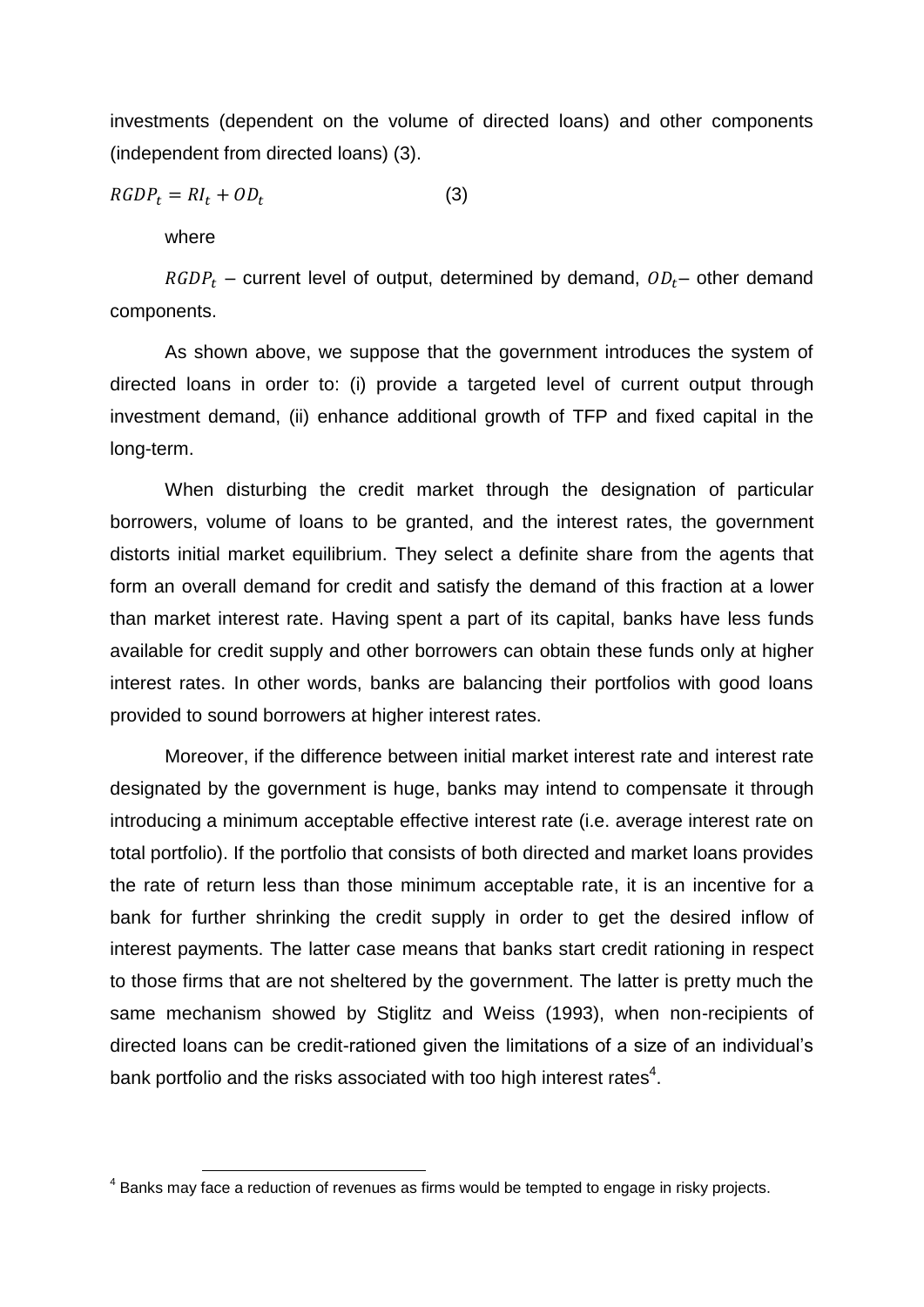The effect of the increase in the market interest rate is irrelative to the shape of directed loans system provision, i.e. whether all banks provide both type of loans or a couple of banks provide both market and directed loans and other banks only market loans (the latter is the case for Belarus). Until we consider initial demand on loanable funds as an integral one, we admit that reservation of part of the funds available for credits will be reduced. For the latter case, it might mean that a part of the demand that initially could be satisfied by state banks, after granting directed loans will spill over in order to compete for the resources of other banks. Hence, we again face an increase in the market interest rate. To summarize, irrespective of the design of the banking system (either with a representative bank or two dominant banks), the effects of directed lending upon interest rates and demand for loans are essentially the same.

If directed loans were granted at a market interest rate, we would expect possible losses from it associated only with overinvestment in low-productive firms and underinvestment in high-productive ones. When the government adds interest rate subsidizing alongside with the allocation of funds, it introduces additional losses in efficiency of financial intermediation that may result in underinvestment in the whole economy. Hence, interest rate spread between market interest rates and interest rates on directed loans should be a good regressor of the efficiency of the allocation of resources in the economy. Hence, we may expect TFP to be dependent on directed loans, market loans, overall investments in the economy, and interest rate spread between market and subsidized interest rate (4).

$$
TFP_t = F(RDL, RML, RI, SPREAD) \tag{4}
$$

where

RDL – directed loans (in real terms), RML – market loans (in real terms), RI – capital investments, SPREAD – interest rate spread between market interest rate and interest rate on directed loans.

As for the other variables of interest, from the mechanisms shown above we may expect the following dependencies (see (5)-)(7)). As for the directed loans (RDL), we treat this variable as exogenous policy variable.

 $RI_t = F(RDL, RML, SPREAD, TFP)$  (5)

$$
RML_t = F(RDL, RML, SPREAD, TFP)
$$
 (6)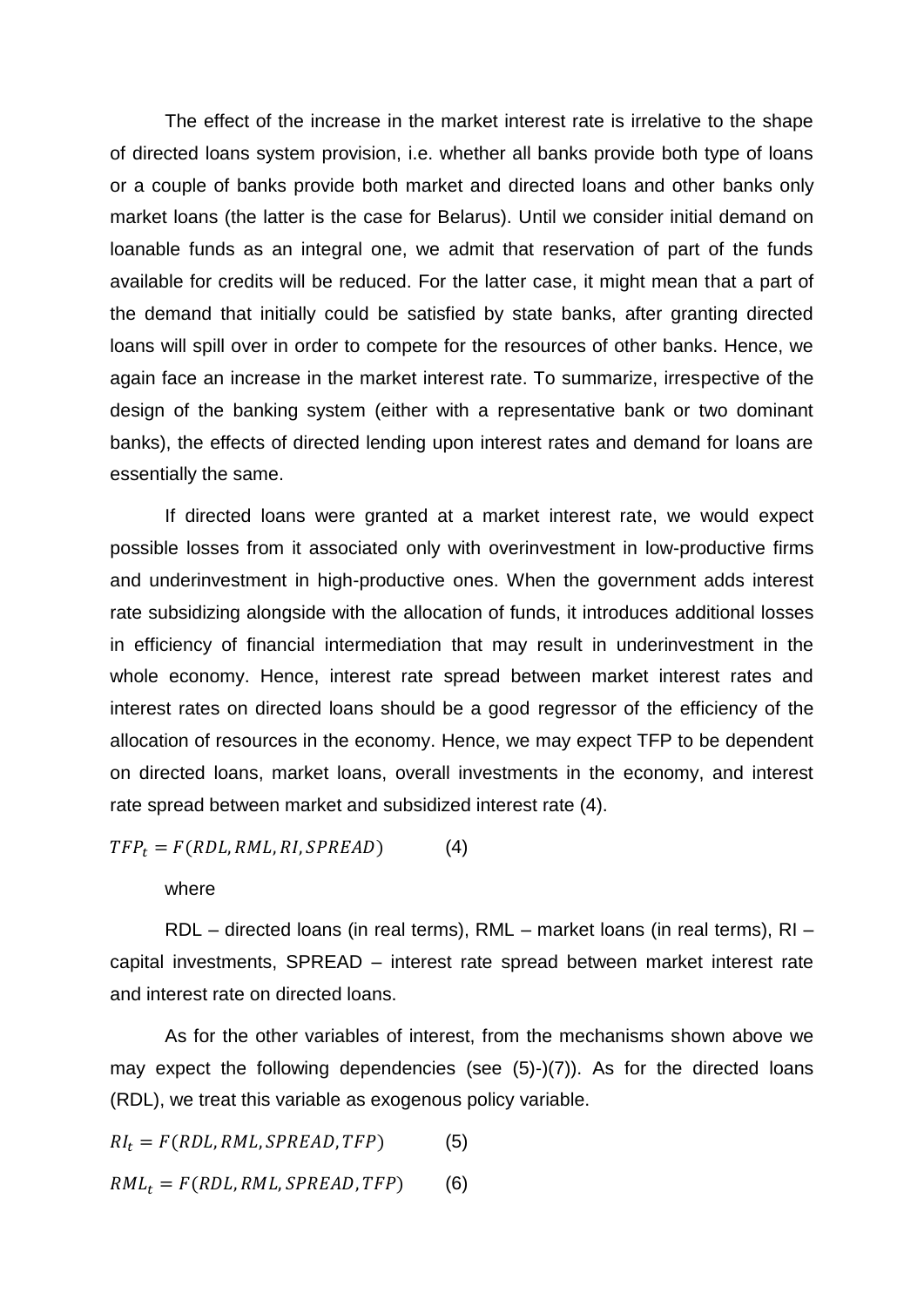$SPREAD_t = F(RDL, RML, TFP, RI)$  (7)

Expected relationships among the variables may be captured through correspondent vector autoregression (VAR) in case of no long-term relationship among the variables, or through vector error-correction model (VECM) framework otherwise. Already at the early stages, we may expect that the variables under consideration are non-stationary, and the mechanisms shown above represent specific long-term relationship among them, i.e. cointegration. If the latter is a case supported by statistical tests, we may exploit VECM framework for capturing the dynamic effect of directed lending on other variables of interest.

### **3. DATA**

Data of real GDP, real investments, other components of domestic demand is provided by Belstat within their SNA reports. We use this time series in 2005-year prices, on the quarterly basis within a sample of 1995q1 to 2010q4.

Banking statistics does not report the data on directed loans or its share in total loans. True values of correspondent time series require data from the microlevel, i.e. from those banks who provide directed loans. Even if that a case, some discrepancies in the data are possible, while in banks' accounting directed loans are not registered separately. Hence, different interpretations on the definition of directed loans may alter data output. Taking this into account, we derive time series on directed loans from not from micro, but from macro statistics, depending on the beneficiaries of the loans. As shown above, main beneficiaries are agricultural enterprises and households that receive loans for housing construction. A small fraction is borrowed by large industrial firms, which however can hardly be captured from available banking statistics. Inside first two groups of beneficiaries, the share of directed loans is huge: almost 100% in case of agricultural enterprises and roughly 80% in households" outstanding loans. Moreover, all directed loans as a rule are granted in national currency, while granting of a loan in a foreign currency assumes market conditions. This allows us reducing discrepancies in assessment of directed loans – we treat the sum of loans to agricultural firms and loans on households in national currency to be directed ones. Obtained time series are close to the individual estimations (for specific dates) of directed loans made for example by the IMF (see Chart 1).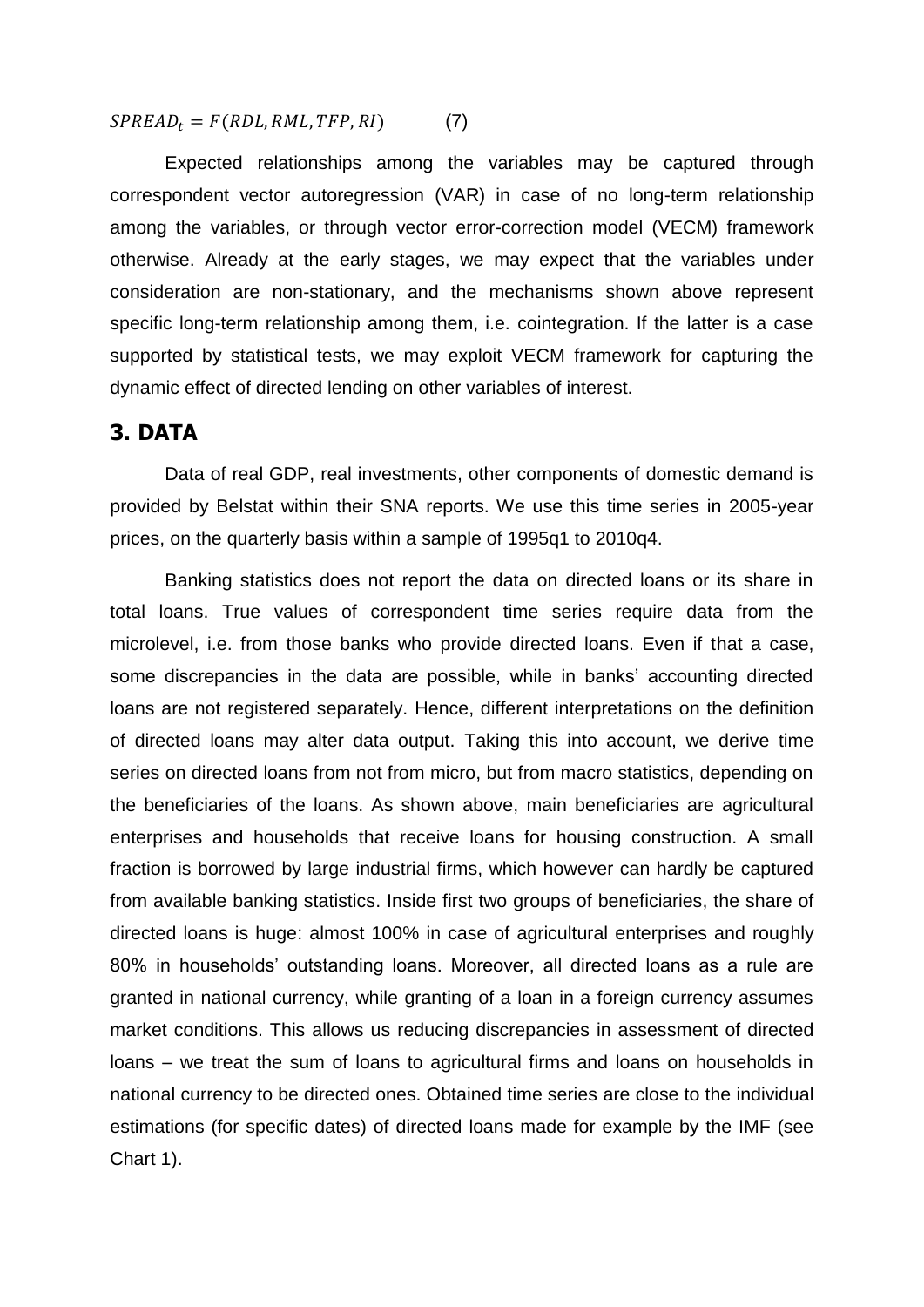



Correspondingly, the data on market loans we derive as the difference between total outstanding loans and directed loans.

Interest rate spread is captured as the difference between interest rate on loans granted to construction companies (benchmark for market rate) and on loans to agricultural companies (benchmark for interest rate on directed loans).

In order to get the values of outstanding loans (both directed and market) and interest rate spread in real terms, they are deflated by GDP deflator, with 2005-year as a base period (2005=1).

The data on fixed capital on a quarterly basis is obtained from the available correspondent time series on an annual basis. Knowing quarterly data on capital investments, we assume that the ratio between depreciation and investments is constant during the year and, thus, we get quarterly data on fixed capital in 2005 year prices.

The data on labor employment on a quarterly basis is reported by Belstat. In order to use this series in a production function, we need it to represent a natural level of employment. The latter is captured by the correspondent trend, when smoothing the series with Hodrick-Prescott filter<sup>5</sup>.

1

<sup>&</sup>lt;sup>5</sup> For getting this trend we use λ=104.36 in the HP-filtering, which assumes 5-year cycle in regard to the quarterly data.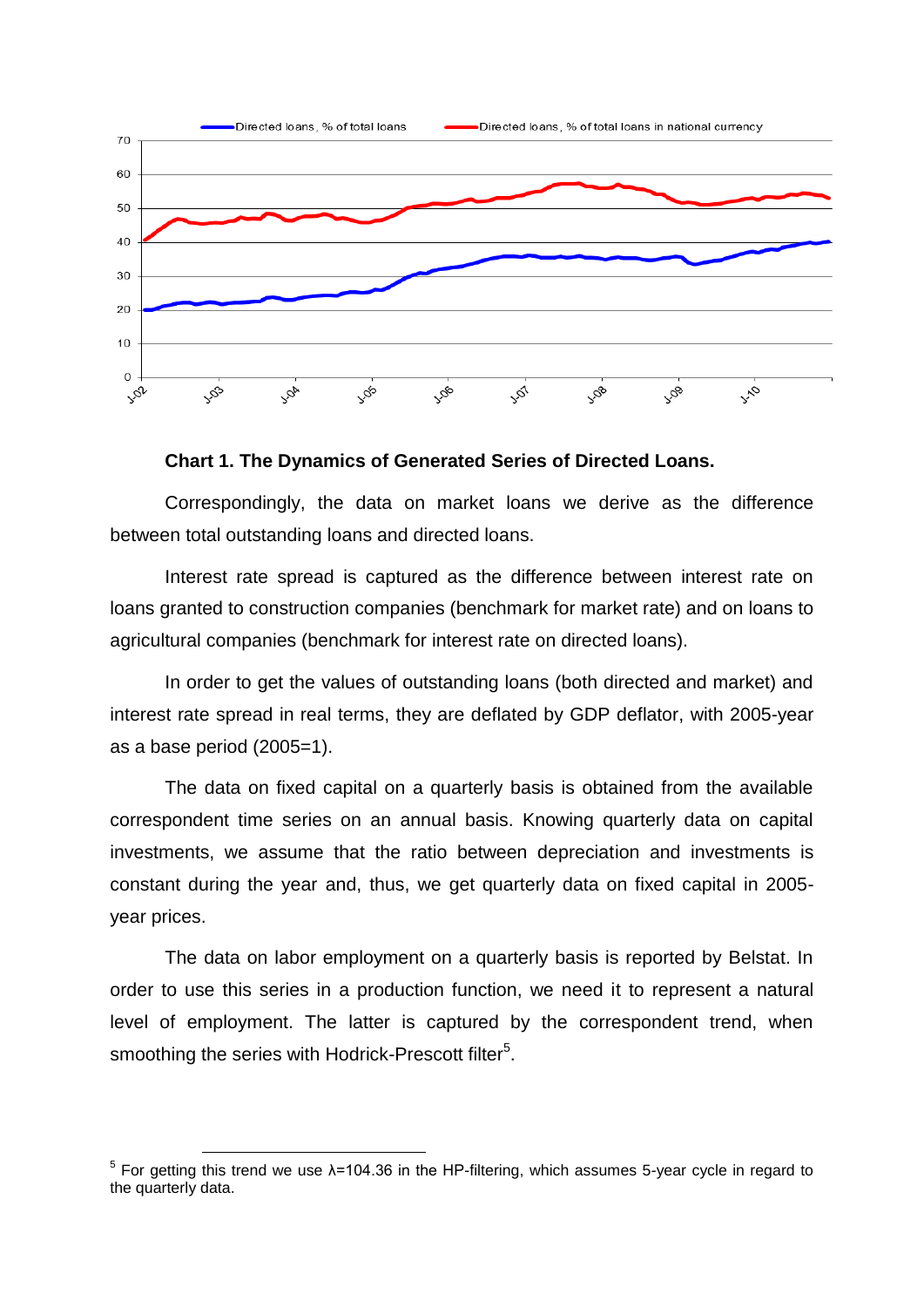Finally, we get TFP through estimating Cobb-Douglass production function (see (1)) in levels in log-form. Hence, we estimate it in the following form (8), on the sample 1995Q1-2010Q4.

$$
log(RGDP) = c_{rgdp(1)} + c_{rgdp(2)} * log(L_{trend}) + c_{rgdp(3)} * log(K) + c_{rgdp(4)} * T
$$
 (8)

where

 $L_{trend}$  – natural level of employment (derived by HP-filter), T – time trend.

Estimation in levels might be consistent, if there"s a cointegration among output, capital, and labor. Most often such estimations are based on the assumption of constant return to scale. Chubrik (2002) shows that such a hypothesis is worthwhile to be tested econometrically, and their grounds to expect increasing returns to scale in transition economies, which captures learning-by-doing effect and improving quality of newly employed physical capital.

Wald-test allows rejecting the hypothesis that  $(c_{radn(2)}+c_{radn(3)})=1$ , i.e. the hypothesis of constant return to scale<sup>6</sup>. Hence, we may eliminate this restriction on the coefficients of the productions function.

Initial estimation shows a structural break within the production function. According to Chow breakpoint test we date it on 2008q3. Such a breakpoint may be explained by the impact of the external environment during the crisis, and a number of additional specific shocks peculiar to Belarus since that time. For instance, Kruk (2010) shows that in 2008 a number of external shocks may be treated as an aggregate shock in TFP that led to the reduction of the potential GDP growth rates. Interpreting this structural break in this way, we may capture it through changing time-trend since 2008q3. Finally, our estimation of the production function looks like as follows (9):

 $log(RGDP) = -17.15 + 0.78 * log(L_{trend}) + 1.59 * log(K) + 0.013 * T(T \le 2008Q3) +$  $0.011 * T(T > 200803)$  (9)

Engle-Granger single equation cointegration test rejects the null hypothesis of no cointegration<sup>7</sup>. Hence, such estimation may not be treated as a false regression. From this specification we get the series of TFP, according to (10).

 6 T-statistics is 6.09 [0.0000] and F-statistic is 37.07 [0.0000], p-values are in parenthesis.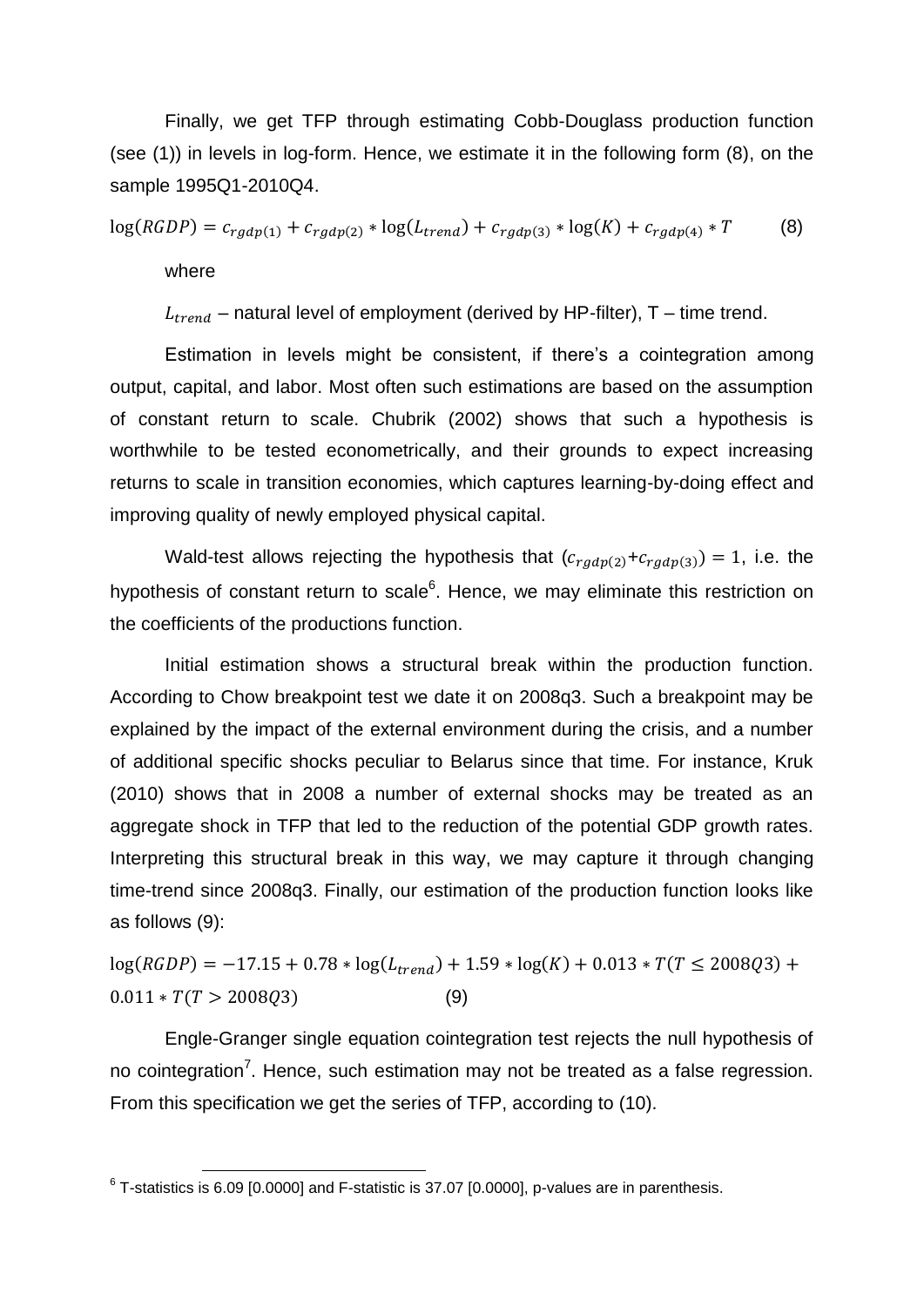$TFP = \exp(\log(RGDP) - c_{rgdp(1)} - c_{rgdp(2)} * \log(L_{trend}) - c_{rgdp(3)} * \log(K)$  (10).

Dynamic characteristics of the data (the results of unit root tests for data in logs) are provided in Table 1.

| Variable (in logs) | ADF-test specification | ADF-statistics (p-values) |
|--------------------|------------------------|---------------------------|
| TFP                | const                  | $-1.60(0.475)$            |
| RI                 | const, trend           | $-2.86(0.184)$            |
| <b>RML</b>         | const, trend           | $-2.38(0.386)$            |
| RDL                | const, trend           | $-1.68(0.739)$            |
| <b>SPREAD</b>      | const                  | $-1.82(0.367)$            |

#### **Table 1. Unit root tests.**

Note: The series were tested basing on Schwarz Info criterion automatic selection of the lag length.

#### **4. MODEL FORMULATION AND RESULTS OF THE ESTIMATIONS**

According to our assumptions, there should be both long-term relationship and short-term dependencies among directed loans, TFP, market loans, capital investments, and spread. Dynamic characteristics of the data allow us testing this set of variables for cointegration. We exploit Johansen system cointegration test with 2 lags. Trace test rejects the hypotheses of no cointegration and of at most one cointegration vector<sup>8</sup>. However, trace test adjusted to small sample rejects the hypothesis of no cointegration, but do not reject the hypothesis of at most 1 cointegration vector<sup>9</sup>. While for small samples the results of the second test are more robust, we use the assumption of 1 cointegration vector among the variables of interest. Hence, the long-term relationships and short-term adjustments within (4)-(7) may be captured through VECM framework (11).

$$
\Delta Y_{t} = \sum_{j=1}^{n} \Gamma_{j} \times \Delta Y_{t-j} + \Pi \times Y_{t-1} + \mu + \varepsilon
$$
\n(11)

where

1

 $Y_{i}$  is the vector of endogenous variables (TFP, RI, RDL, RML, SPREAD),  $^{\Gamma_{j}}$ is the matrix of coefficients of short-term impact of endogenous variables with lag j,  $\Pi$  is a cointegration matrix for the vector of the variables; while  $^{\mu}$  is a constant term, and  $\varepsilon$  is an error term.

<sup>&</sup>lt;sup>7</sup> ADF-statistic of residuals is 4.49, which assumes significance at 5%-level according to MacKinnon critical values (MacKinnon, 1991).

<sup>8</sup> Correspondent statistics are 138.49 and 73.75, and both hypotheses are rejected at 1% level.

<sup>&</sup>lt;sup>9</sup> Correspondent statistics are 86.55 and 46.09. First hypothesis are rejected at 1% level, while the second one may be rejected only at 10% level.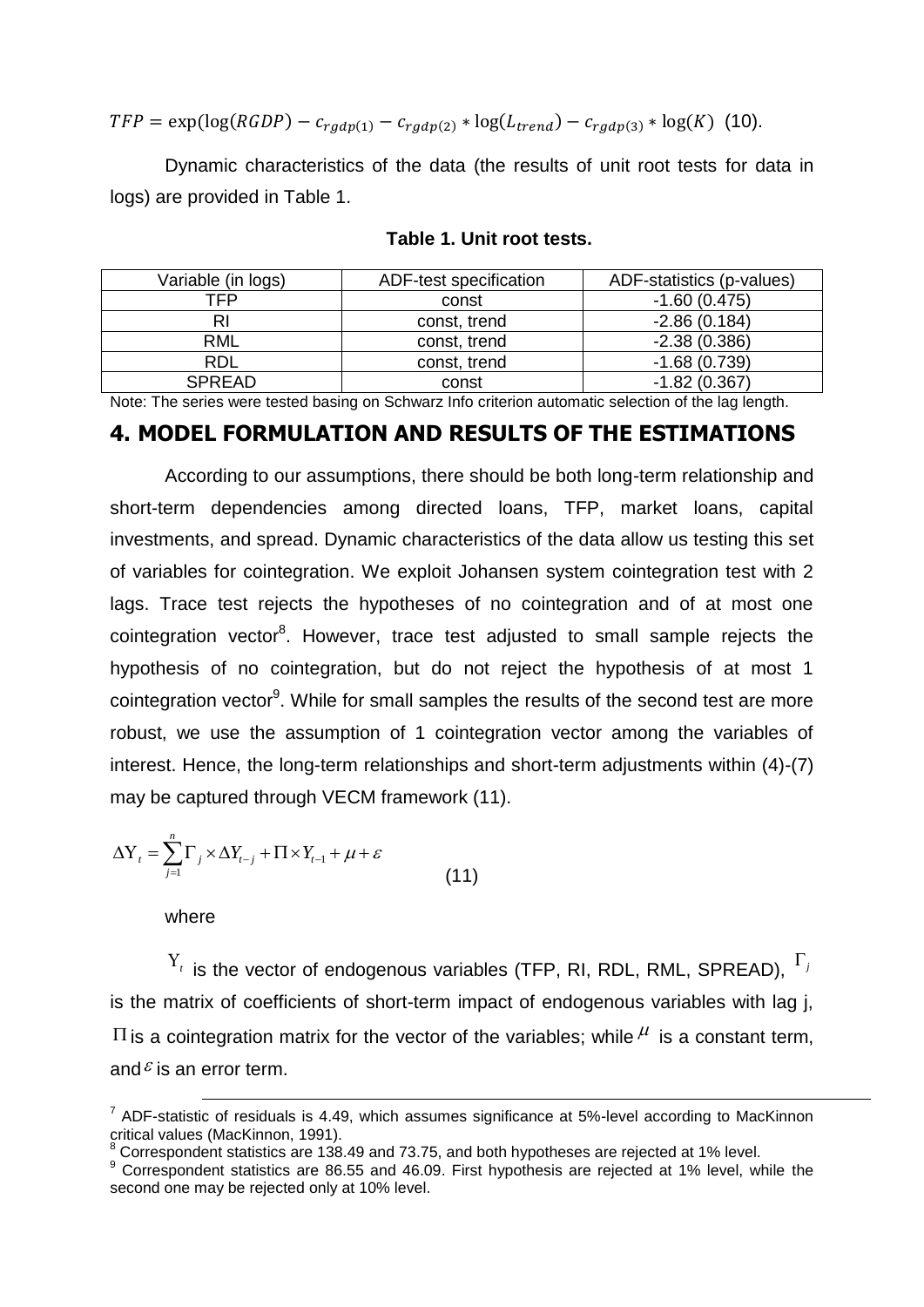An important step here is including RDL in this model for capturing its long-run impact on other variables. At the same time, stylized facts allow us treating it as the exogenous (policy) variable. This contradiction is to be eliminated through testing RDL on weak exogeniety. Hence, we imply a restriction of α-coefficient of matrix П in the individual RDL-equation equal to 0. We verify this restriction through LR-test, which cannot reject null hypothesis<sup>10</sup>. Thus, we will keep this variable in the cointegration equation, while exclude short-run equation of RDL from the model.

Estimation of the model (11) assumes a cointegration relationship specified as follows (12):

 $C I a = \log(TFP) + 0.244769 * \log(RI) - 0.0425753 * \log(RML) - 0.155441 *$  $log(RDL) + 0.0983002 * log(spread)$  $(12)^{11}$ .

Formulation of the model in  $I(0)$  space is provided in Table  $2^{12}$ .

| Regressors      |               | <b>Dependent Variables</b> |               |            |           |
|-----------------|---------------|----------------------------|---------------|------------|-----------|
|                 | $D(RDL)^{13}$ | D(TFP)                     | D(RI)         | D(RML)     | D(SPREAD) |
| $D(TFP(-1))$    | 0.677         |                            |               |            | $-2.087$  |
|                 | (0.281)       |                            |               |            | (0.918)   |
| $D(RI(-1))$     |               | $\blacksquare$             | -             | -          |           |
| $D(RML(-1))$    |               |                            |               | 0.4286     | $-1.017$  |
|                 |               |                            |               | (0.137)    | (0.502)   |
| $D(SPREAD(-1))$ | 0.085         |                            |               |            |           |
|                 | (0.037)       |                            |               |            |           |
| $D(RDL(-1))$    | 0.385         |                            | 0.506         | 0.5203     | 1.372     |
|                 | (0.118)       |                            | (0.222)       | (0.167)    | (0.448)   |
| $D(TFP(-2))$    | 0.525         |                            |               |            |           |
|                 | (0.247)       |                            |               |            |           |
| $D(RI(-2))$     |               |                            |               |            |           |
| $D(RML(-2))$    |               |                            |               |            | 0.8181    |
|                 |               |                            |               |            | (0.37)    |
| $D(SPREAD(-2))$ |               |                            |               | $-0.08729$ |           |
|                 |               |                            |               | (0.0405)   |           |
| $D(RDL(-2))$    |               |                            |               | $-0.2951$  |           |
|                 |               |                            |               | (0.123)    |           |
| $Cla(-1)$       |               | $-0.3714$                  |               | 0.5584     | 3.076     |
|                 |               | (0.071)                    | 0.6474(0.315) | (0.189)    | (0.532)   |
| Const           | 0.041         | 0.2443                     | 0.4059        | $-0.3471$  | $-2.073$  |
|                 | (0.011)       | (0.0449)                   | (0.204)       | (0.123)    | (0.342)   |

**Table 2. VECM estimation in I(0) space (in logs).**

Note: Standard errors are provided in parenthesis.

<sup>1</sup> <sup>10</sup> Correspondent  $\chi^2$ -statistic=0.21064 and p-value=0.9000.

 $11$  Its graphical illustration provided in Annex A.

 $12$  After moving out insignificant variables from individual equations.

<sup>13</sup> This equation is used only for impulse responses. Further, this equation is moved out from the model and the variable is treated as exogenous.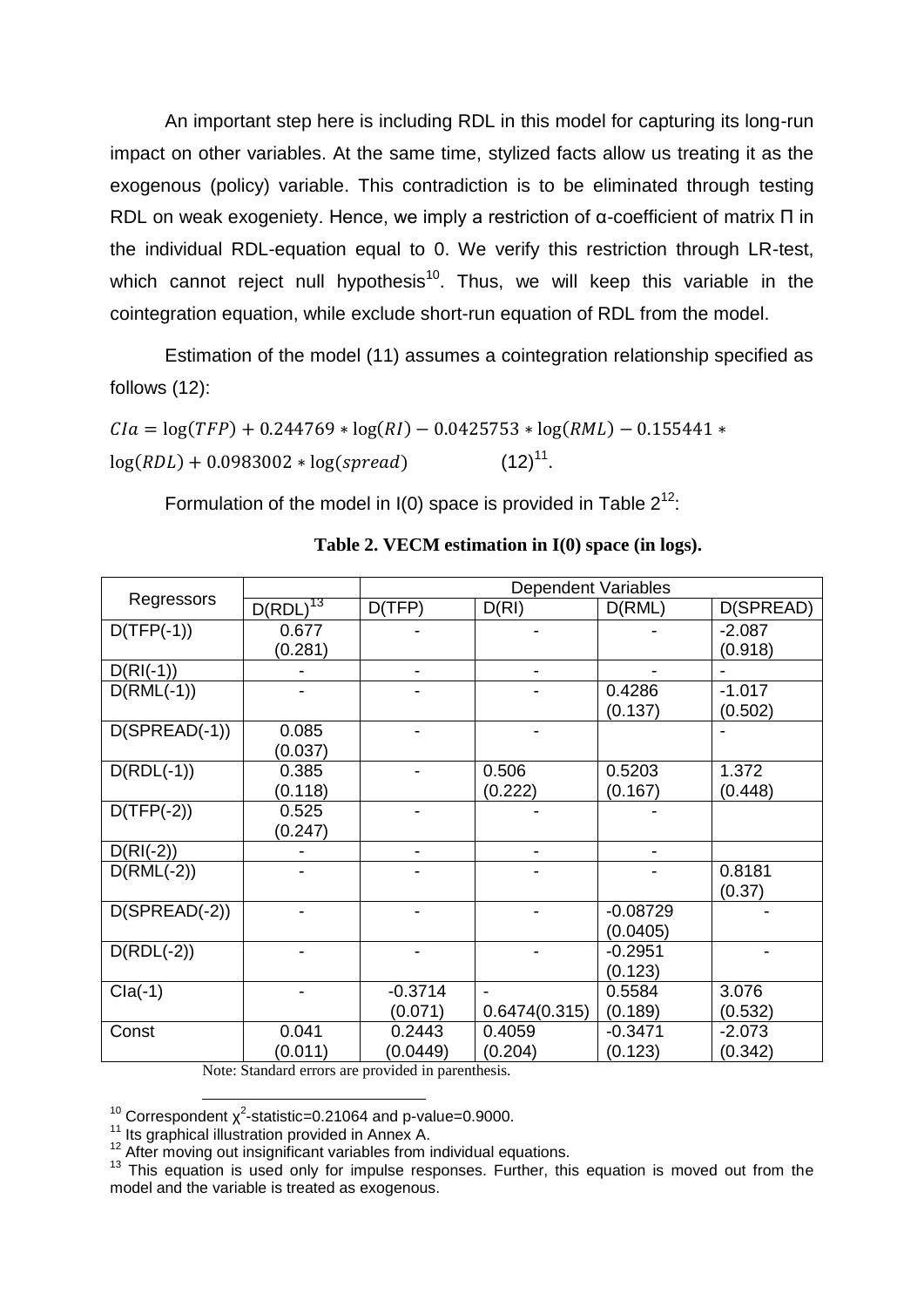Main vector diagnostic characteristics of the model are provided in Table 3.

|                | Model with RDL equation        | Model without RDL equation   |
|----------------|--------------------------------|------------------------------|
| AR-test        | $F(75,85)=1.1075$ [0.3230]     | $F(48,82) = 1.1892 [0.2423]$ |
| Normality test | Chi^2(10)=4.0719 [0.9440]      | Chi^2(8)=4.5707 [0.8023]     |
| Hetero test    | $F(110,68) = 0.93092$ [0.6351] | $F(88,57)=1.1471$ [0.2917]   |
|                |                                |                              |

#### **Table 3. Diagnostic test of VECM.**

Note: P-values are provided in parenthesis.

In order to capture the impact of a shock in RDL on other variables of the model, we can exploit the specification of the model were RDL equation is included, despite it contradicts to its status of policy variable. Technically, it enables us to use impulse response function for capturing the dynamic effect of RDL on other variables of the model. Impulse responses and accumulated impulse response on a shock defined as a unit start of RDL is provided in Appendixes B and C.

Impulse responses show that both our rival initial hypotheses may be supported but in different period. Up to the 10th period after the shock, there is a period of overinvestment. Through this, we can admit that during a certain period directed lending is more effective from the view of stimulating investments. However, this effect is mitigating in a longer-term and the economy faces the problem of underinvestment. Furthermore, there is a second channel working – due to the increase in RDL, financial intermediation is losing its efficiency, which results in TFP underperformance. Hence, at the current stage we may argue that directed loans may provide more rapid capital accumulation during a certain period, but losses in efficiency will be the other side of the coin. Judging on the pure accumulated effect in the long-term basing on the impulse response function is not seemed correct, while this specification assumes endogenous short-term adjustments of RDL that contradicts the practice of directed loans provision as a policy tool.

This problem may be solved through implementing this VECM-model into a broader structural model, where RDL will be treated as an exogenous policy variable. Besides VECM-block we can include potential GDP according to the identity (13):

$$
\log(\bar{Y}) = -17.15 + 0.78 * \log(L_{trend}) + 1.59 * \log(K) + TFP
$$
 (13).

Furthermore, we can derive capital basing on the identity (8), and GDP from the demand side according to the identity (3). For further interpretations we can trace the indicator of GDP gap, defined as the difference between GDP from the demand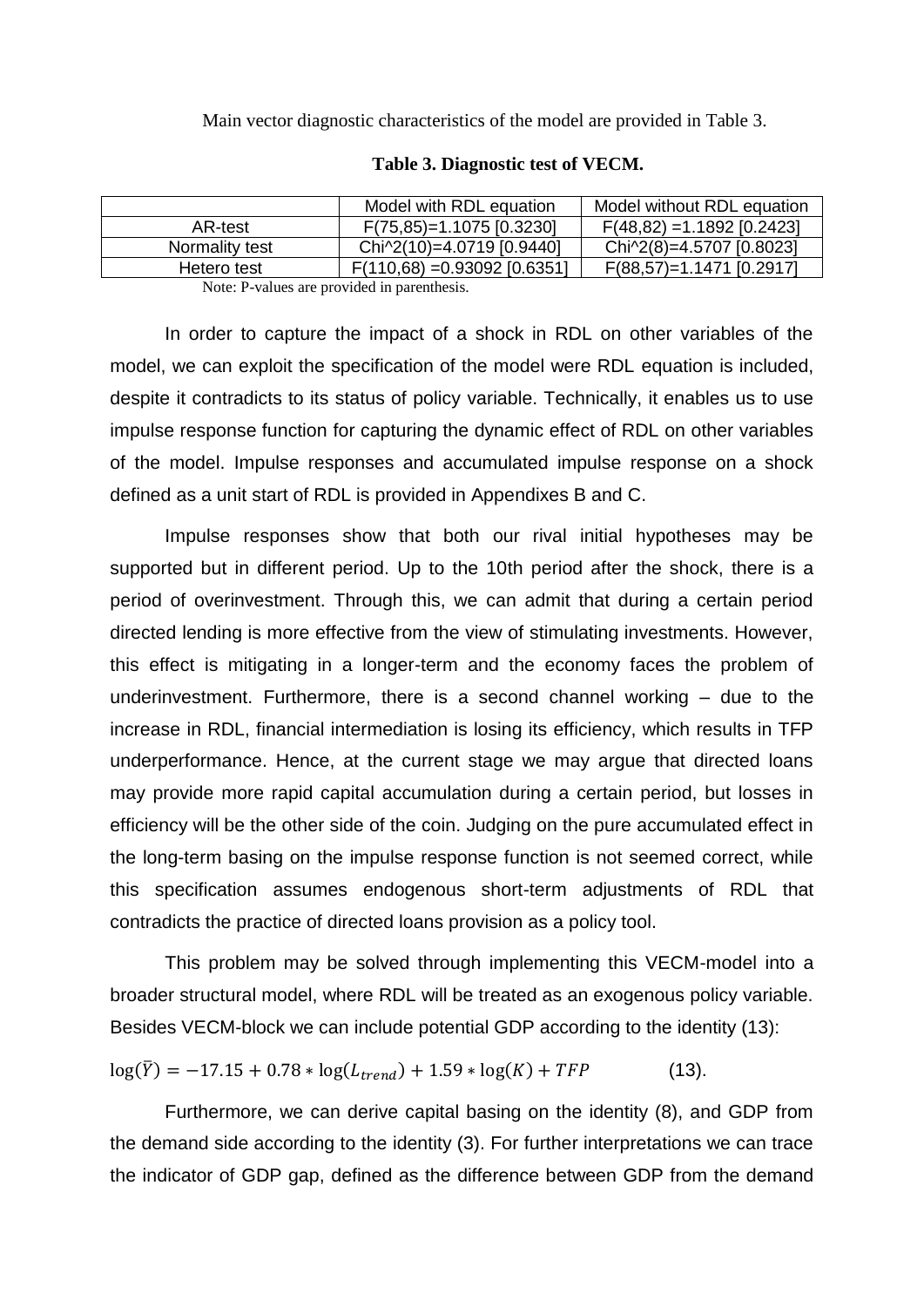side and potential GDP. Finally, this structural model includes nine equations: 4 simultaneous equations from VECM, identities for cointegration relationship (12), GDP (3), potential GDP (13), capital (3), and GDP gap. The model includes 13 variables: 9 of them are defined by equations or identities, and 4 variables are exogenous (directed loans (RDL), other components of domestic demand (OD), depreciation rate (RDR), and natural labor employment (L\_trend)).

We simulate this model with true values of exogenous variables, and after that formulate a shock – permanent 30% level-shift in absolute value of directed loans (Scenario 1). The dynamics of this model under this shock is provided in Appendix D.

A permanent shock in directed loans leads to more rapid capital accumulation alongside with losses in TFP. However, we may consider that a pure impact on potential GDP and actual GDP is not that enormous – additional capital accumulation almost fully compensates losses in efficiency. This shock leads to "more heating" of the economy, through forming additional investment demand alongside with less potential GDP.

This compensation mechanism was possible due to high output elasticity on capital, i.e. alpha in (1). As shown above, directed loans may also lead to accumulating less productive capital, which may lead to the decrease of its productivity and alter alpha-parameter in the production function. Hence, further we simulate the model with the same variable as in Scenario 1, but assume gradually decreasing alpha (by 0.01 quarterly) (Scenario 2). Comparison of Scenarios 1 and 2 is provided in Appendix E. Scenario 2 shows that if elasticity of output on capital is not that overwhelming as the estimated coefficient in (9), the losses in efficiency are much more considerable than gains from rapid capital accumulation. Furthermore, the latter mechanism determines rapid "heating" of the economy.

#### **5. CONCLUSIONS**

Under selective or directed credit programs, banks are required to allocate certain percentages of their asset portfolios for loans to priority sectors at subsidized loan rates of interest. In order to hedge against possible risks associated with directed loans, banks can offer higher interest rates or ration credit to non-favored borrowers. As a result, the flexibility of the financial system is decreased, while its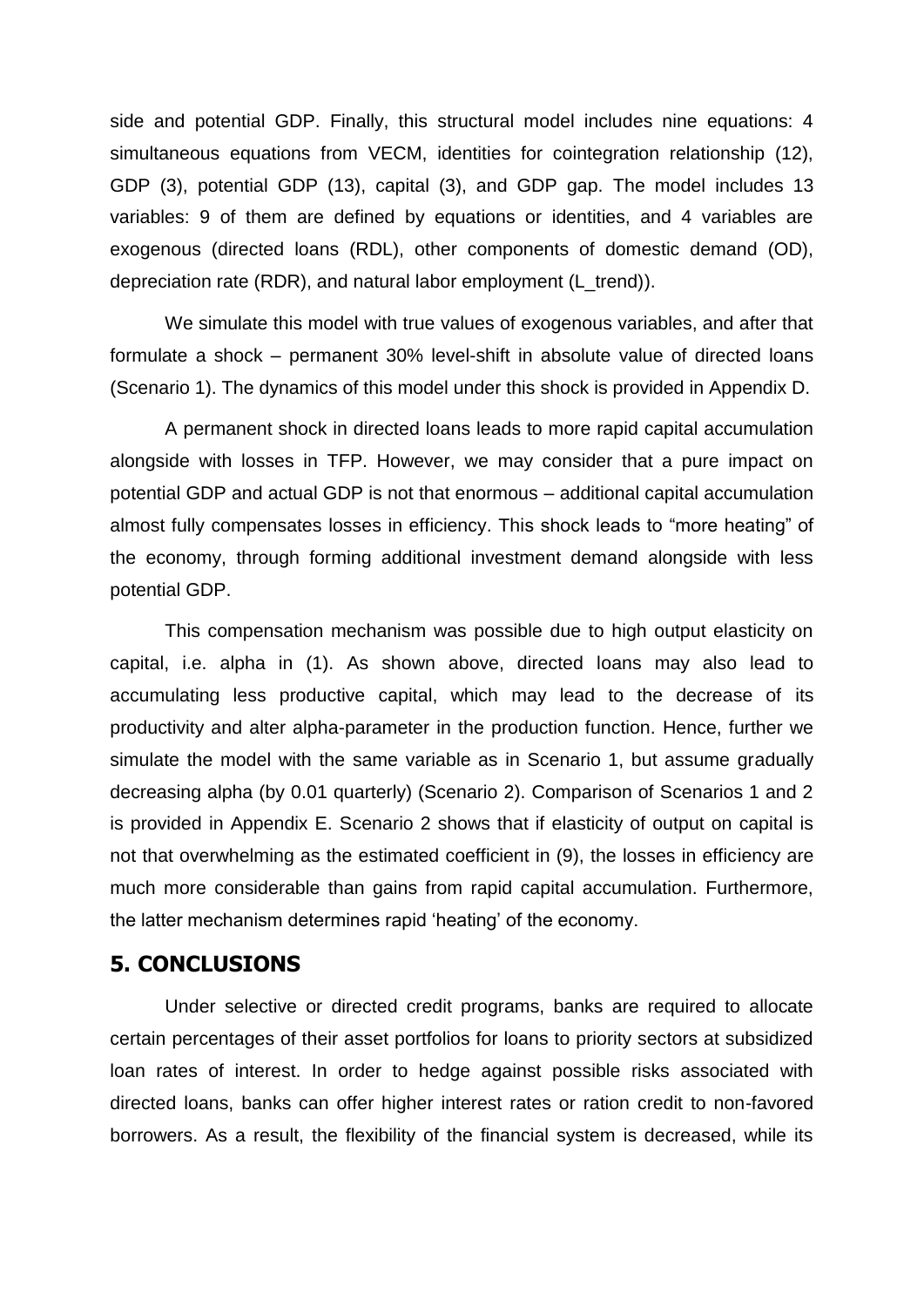fragility is increased. This has sensible implications for capital accumulation and growth.

More precisely, under directed loans the economy may benefit from more rapid capital accumulation, but faces losses in efficiency. Directed lending may be justified until additional gains in capital accumulation compensate (or even higher than) losses in total factor productivity (i.e. efficiency). This may be true in case of definitely high elasticity of output on capital (which depends on productivity of capital and capital-output ratio). Such a situation might be a case within a transitory period, when the productivity of capital is pretty high and there is a desire to push growth/avoid decline in capital-output ratio. The obtained results show that a similar situation took place in Belarus during the last decade: losses in efficiency were more than compensated by gains in capital accumulation. It was due to mitigating decline in capital-output ratio (this decline is mainly consequent to high depreciation rate peculiar to Belarusian economy) by means of directed loans

Nevertheless, the practice of directed lending may not be recognized as effective tool for a longer time period (even within a transitory period, i.e. before the economy reaches balanced growth path) both due to long-term and short-term reasons.

We have showed that the mechanism of directed lending (both supply-oriented and demand-oriented, though in different extent) leads to losses in efficiency (total factor productivity). For the same reasons, we may expect that it hurts the productivity of capital as well (in case of demand-oriented mechanism, this decline in capital productivity might be more sensible). Hence, the longer the mechanism of directed lending is maintained, the lower is capital productivity. When losses in capital productivity becomes higher than gains in capital-output ratio, the elasticity of output on capital goes down and capital gains becomes lower than losses in total factor productivity. However, if the economy has reached its balanced growth path, i.e. capital-output ratio is stable, directed lending will generate no gains, only losses: losses in productivity of capital and losses in total factor productivity.

Furthermore, we have showed that directed lending assumes stimulation of domestic demand. Through this, it may become the source of macroeconomic fluctuations for the economy, leading to permanent booms and recessions.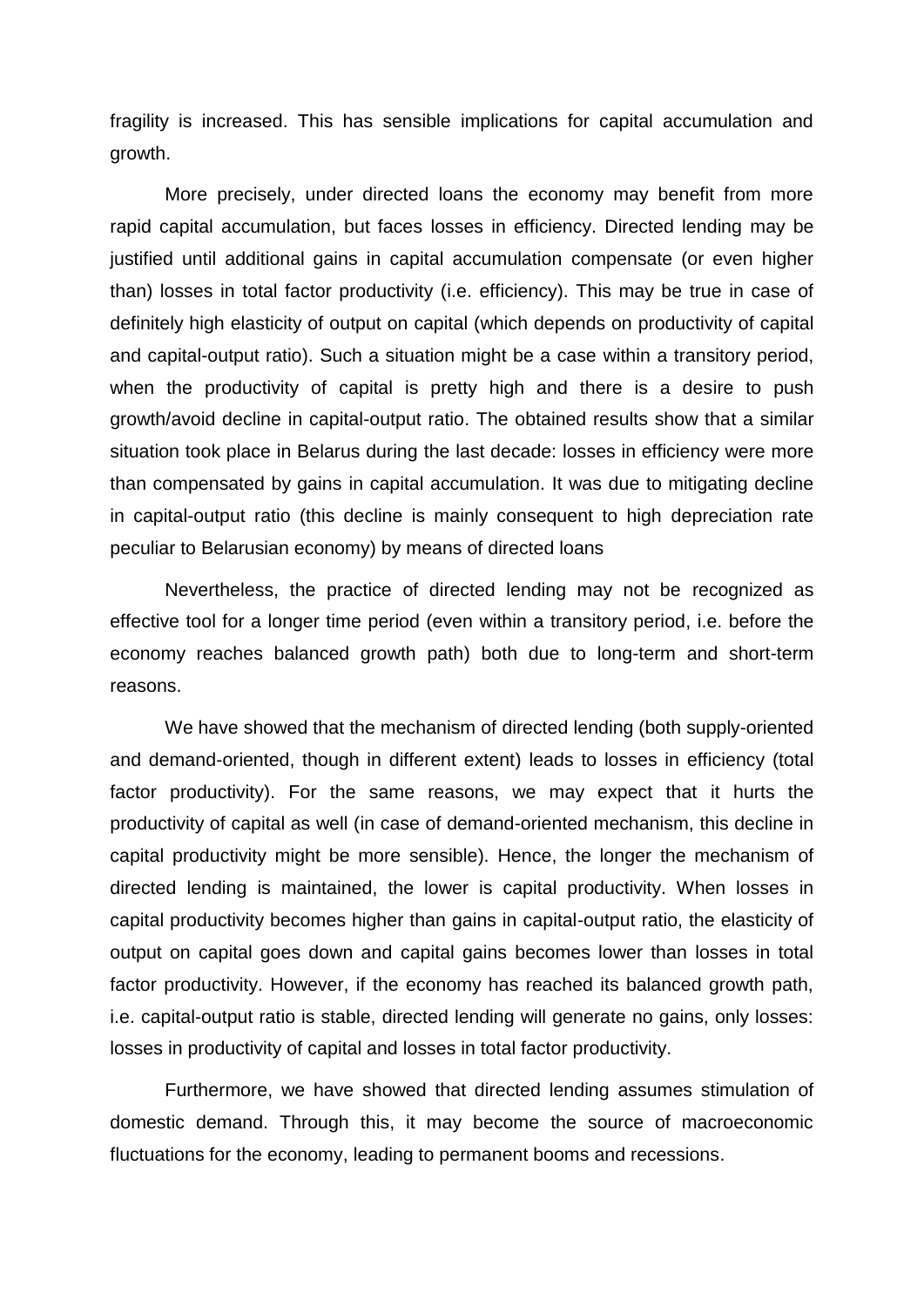## **References**

Bencivenga, V. and Smith, B.D. (1991) "Financial Intermediation and Endogenous Growth", *Review of Economic Studies*, Vol. 58, No.2, pp. 195–209.

Berglöf, E. and Roland, G. (1995) "Bank Restructuring and Soft Budget Constraints in Financial Transition", *Journal of Japanese and International Economies*, 9, pp.354- 375

Buffie, E. (1991) "Credit Rationing and Capital Accumulation", *Economica*, Vol. 58, No. 231, pp. 299–316.

Chubrik, A., Haiduk, K., Pelipas, I. and Rakova, E. (2009), *Social Protection and Social Inclusion in Belarus*, Report prepared for the European Commission, http://ec.europa.eu/ social/main.jsp?langId=en&catId=89&newsId=662

Chubrik, A. (2002), Returns to Scale of Production Function and Total Factor Productivity, *ECOWEST*, Vol. 2, No. 2, pp. 252–275

DeLong, J.B. and Summers, L.H. (1991) "Equipment Investment and Economic Growth", *Quarterly Journal of Economics*, Vol. 106, No.2, pp. 445–502

Demetriades, P. and Fattouh, B. (2001) "Unproductive" Credit and the South-Korean Crisis, *Discussion Papers in Economics*, 01/2, Department of Economics, University of Leicester

Demetriades, P., Du, J., Girma, S., and Xu, C. (2008) "*Does Chinese Banking System Promote the Growth of Firms*?", University of Leicester Discussion Papers in Economics, No. 08/6

EBRD (2010) *Transition Report 2010: Recovery and Reform*, EBRD

Fry, M.J. (1995) *Money, Interest, and Banking in Economic Development*, Baltimore and London: John Hopkins University Press.

Gorton, G. And Winton, A. (1998) "Banking in Transition Economies: Does Efficiency Require Instability?", *Journal of Money, Credit, and Banking, Part 2: Comparative Financial Systems,* Vol. 30, No.3, pp. 621–650

Hendry, D. and Santos, C. (2010) "An Automatic Test of Super Exogeniety", *University of Oxford Department of Economics Discussion Paper,* No.476.

IMF (2009) *Republic of Belarus: Financial System Stability Assessment* – Update, IMF Country Report, No. 09/30, http://www.imf.org/external/pubs/ft/scr/2009/cr0930.pdf

IMF (2010) *Republic of Belarus: Fourth Review under the Stand-By Arrangement*, IMF Country Report, No. 10/89, http://www.imf.org/external/pubs/ft/scr/2010/cr1089.pdf

King, R. and Levine, R. (1993) "Finance and Growth: Schumpeter Might Be Right", *Quarterly Journal of Economics*, Vol. 108, No.3, pp. 717–737.

Kolesnikova, I. (2010) "*State Aid for Industrial Enterprises in Belarus: Remedy or*  Poison?', EERC Working Paper, No. 10/01E, http://eerc.ru:8088/details/download.aspx?file\_id=18797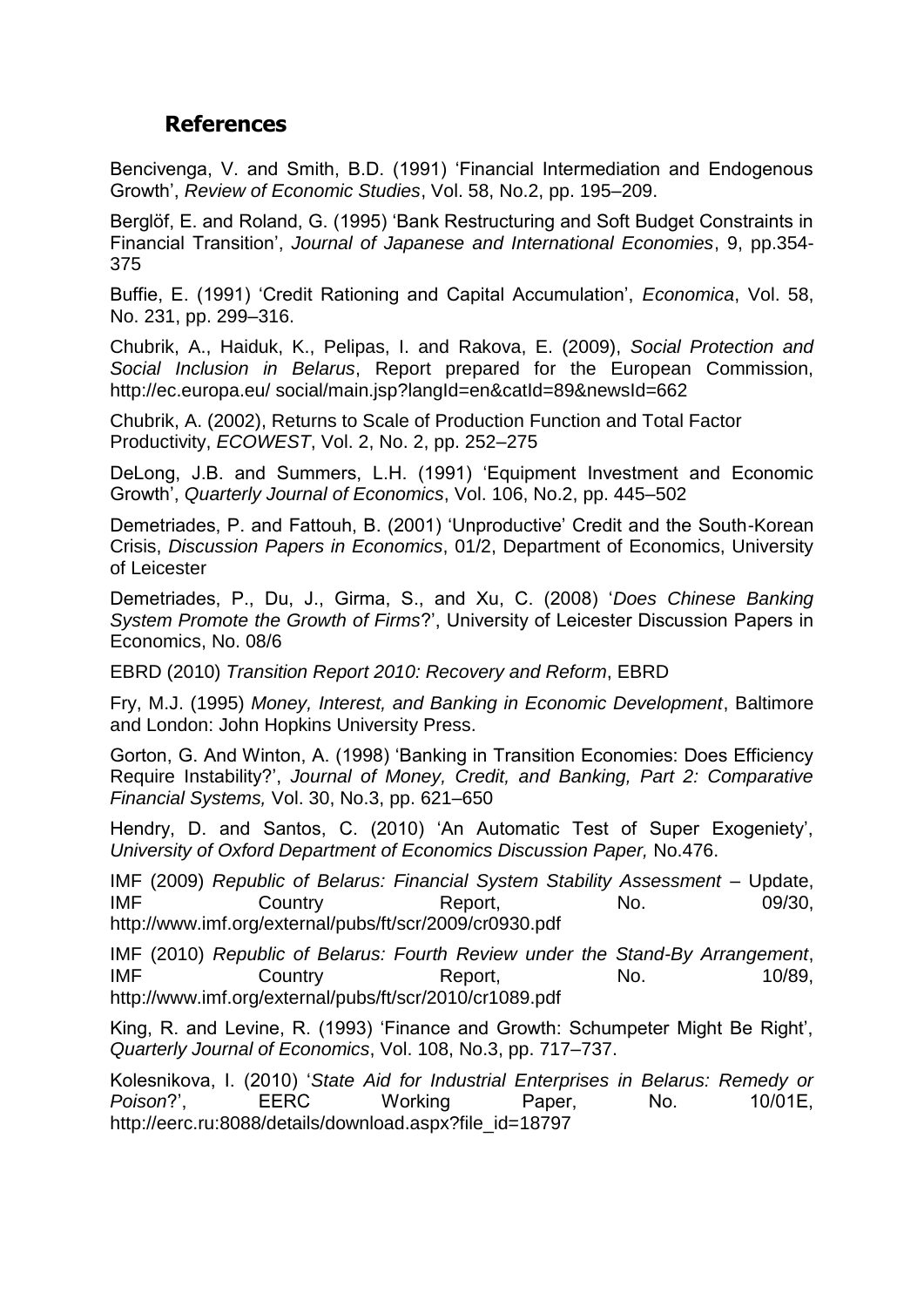Korosteleva, J. and Lawson, C. (2009) "*The Belarusian Case of Transition: Whither Financial Repression*?", University of Bath Department of Economics Working Paper, No. 4/09

La Porta, R., López-de-Silanes, F., and Shleifer, A.. (2002) "Government Ownership of Banks", *Journal of Finance*, Vol. 51, No.1, pp. 265–301

Levine, R. (2002) "Bank-based or Market-based Financial Systems: Which is Better, *Journal of Financial Intermediation*, Vol. 11, No.4, pp. 398–428

Levine, R. (2005) "Finance and Growth: Theory and Evidence", in: Aghion, P. and Durlauf, S. (eds) *Handbook of Economic Growth*, Volume 1, 1<sup>st</sup> edition, Chapter 12, pp. 865 – 934, Elsevier

McKinnon, R.I. (1973) *Money and Capital in Economic Development*, Washington, D.C.: The Brookings Institution

Mihalyi, P. (2004), "Growing Irrelevance of Corporate Governance", in Dabrowski, M., Slay, B. and Neneman, J. (eds) *Beyond Transition: Development Perspectives and Dilemmas*, Aldershot, Hants: Ashgate: 203–219

Roubini, N. and Sala-i-Martin, X. (1992a) "Financial Repression and Economic Growth", *Journal of Development Economics,* Vol. 39, No.1, pp. 5–30

Roubini, N. and Sala-i-Martin, X. (1992b) "*A Growth Model of Inflation, Tax Evasion, and Financial Repression*", NBER Working Papers, WP No. 4062, May 1992

Sherif, K., Borish, M., and Gross, A. (2003) *State-owned Banks in the Transition: Origins, Evolution, and Policy Responses*, Washington, D.C.: The World Bank

Stiglitz, J. and Weiss, A. (1993) "Credit Rationing in Markets with Imperfect Information", *The America Economic Review*, Vol. 71, No.3, June 1981, pp. 393–410

Stiglitz, J.E., Jaramillo-Vallejo, J., and Park, Y.C. (1993) "*The Role of the State in Financial Markets*", Proceedings of the World Bank Conference on Development Economics, Washington, D.C., World Bank, pp. 41–46

Vollrath, D. (2009), "How Important Are Dual-Economy Effects for Aggregate Productivity?", *Journal of Development Economics*, 88, pp. 325–334.

World Bank (2010) *Belarus: Industrial Performance Before and During the Global Crisis*, World Bank Belarus Economic Policy Notes: Note No.1, Report No. 5437-BY, World Bank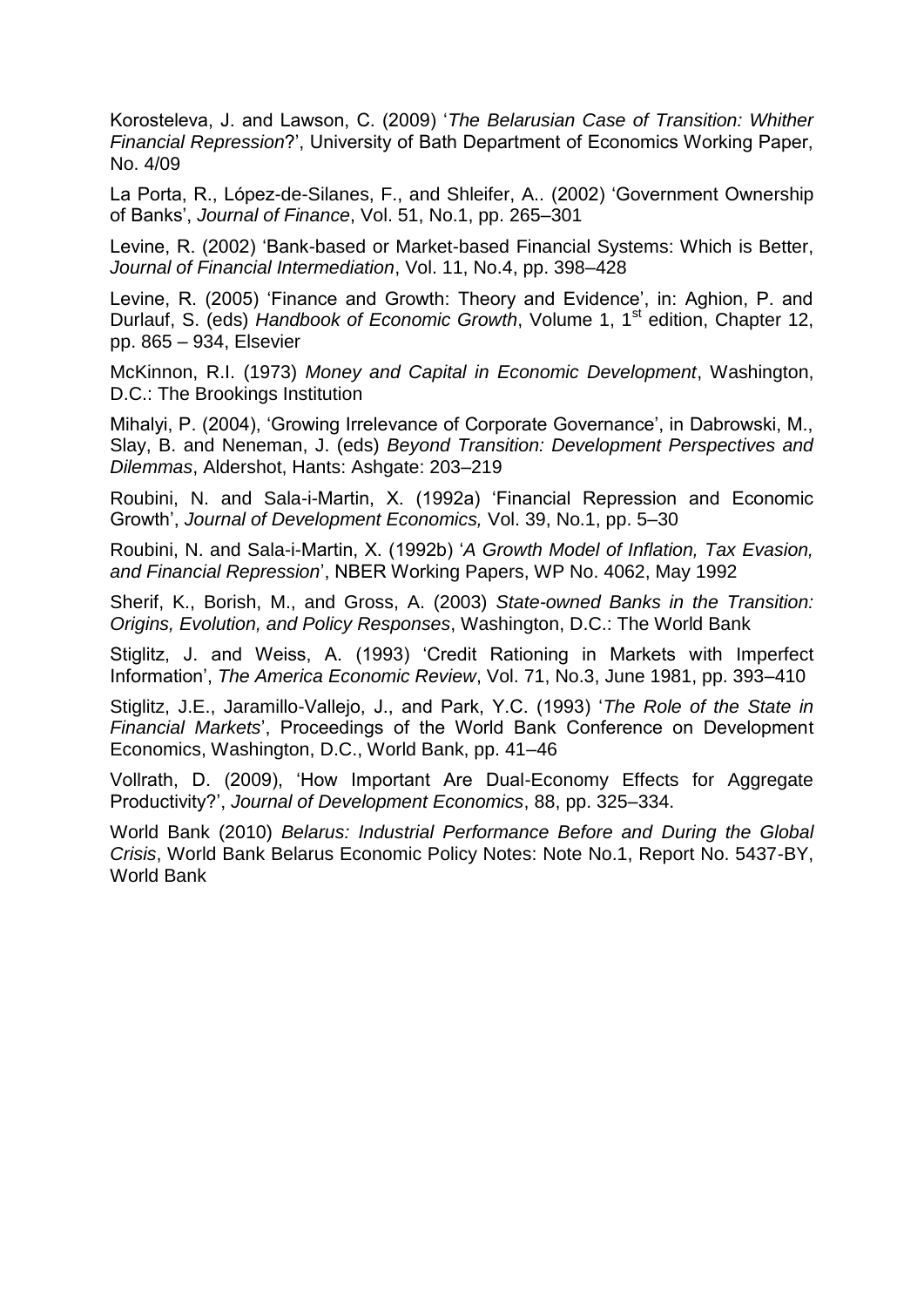

**Appendix A. Cointegration relationship**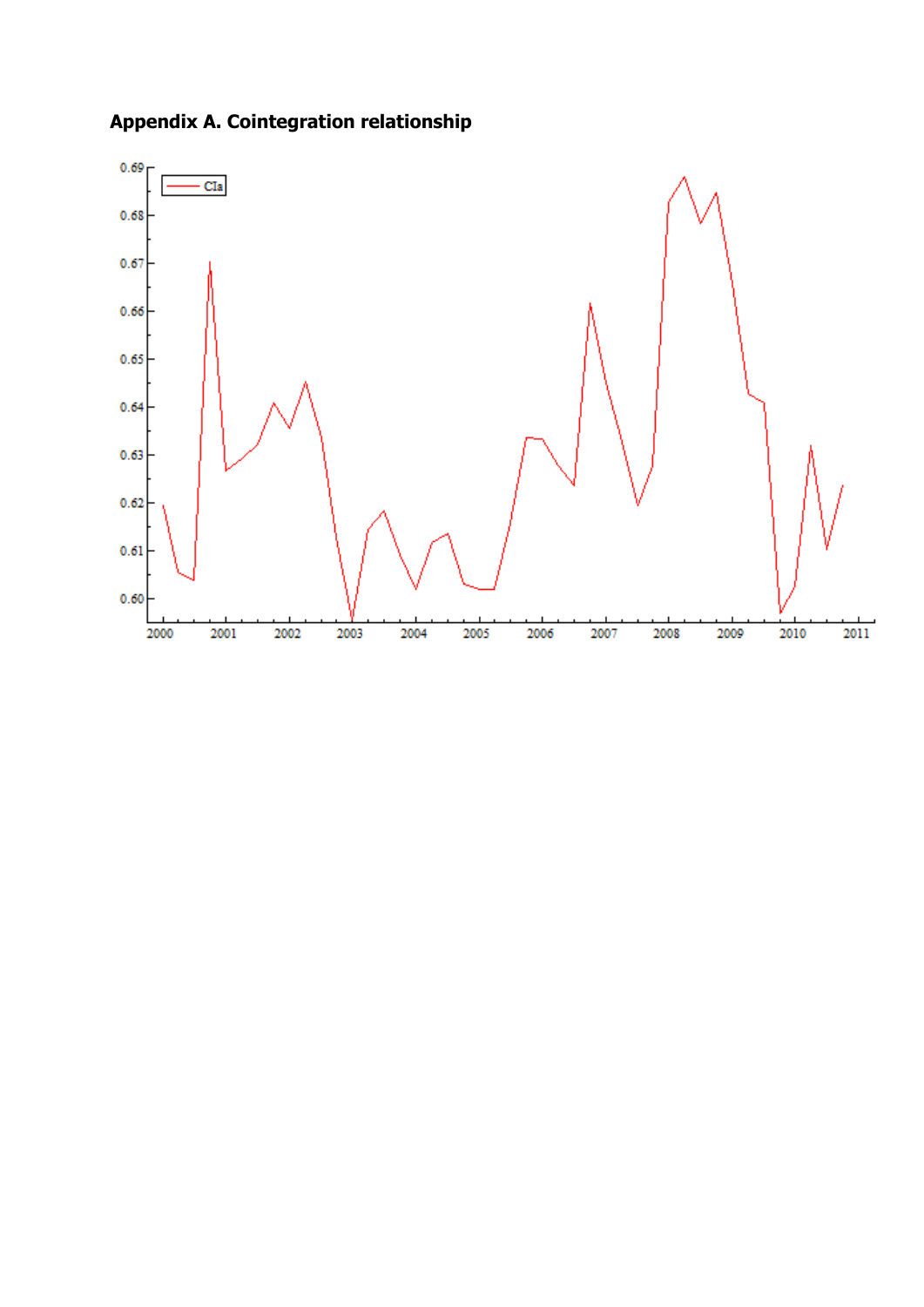

**Appendix B. Impulse responses of model variables on a shock (unit start) in RDL**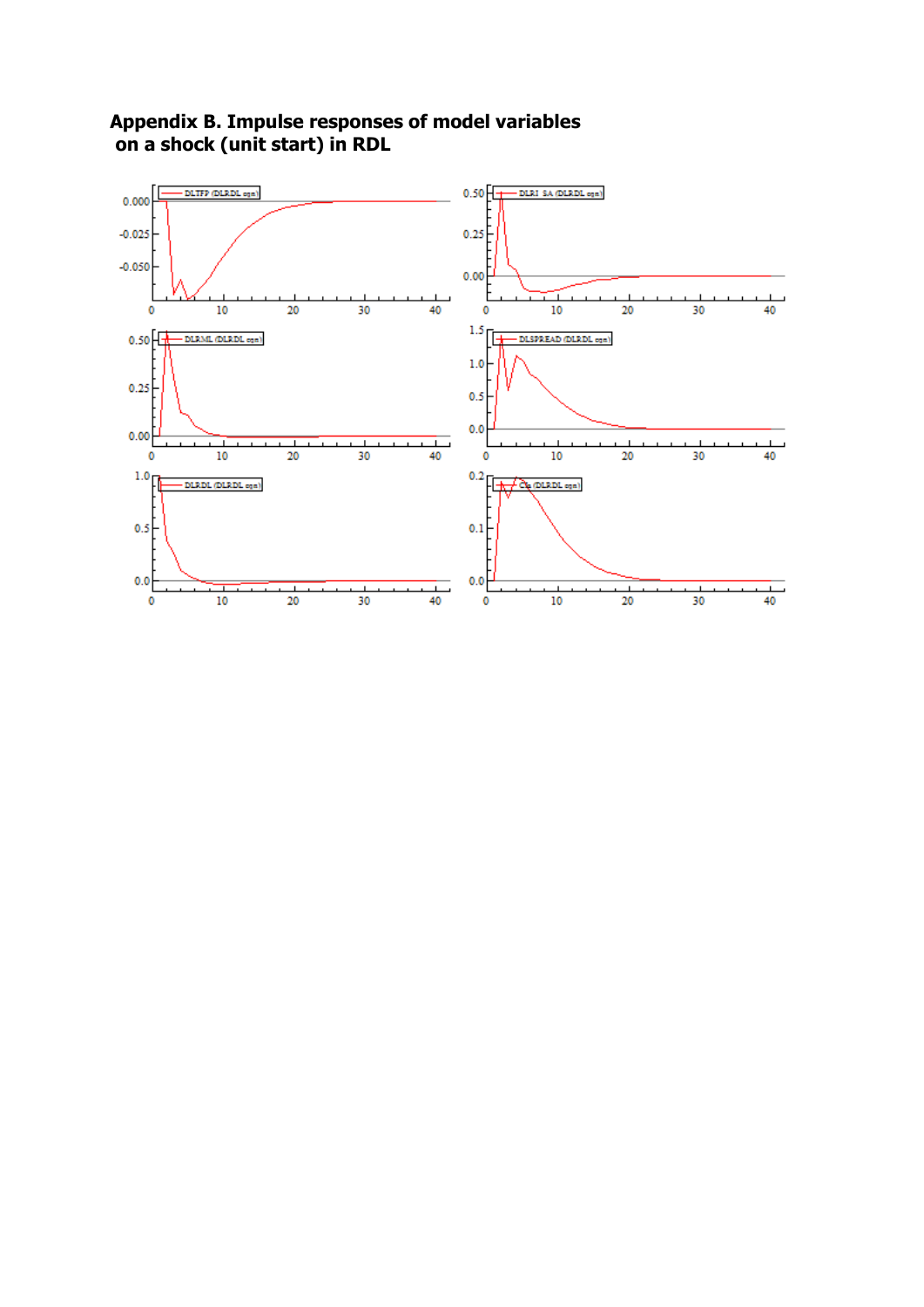

**Appendix C. Accumulated impulse responses of model variables on a shock (unit start) in RDL**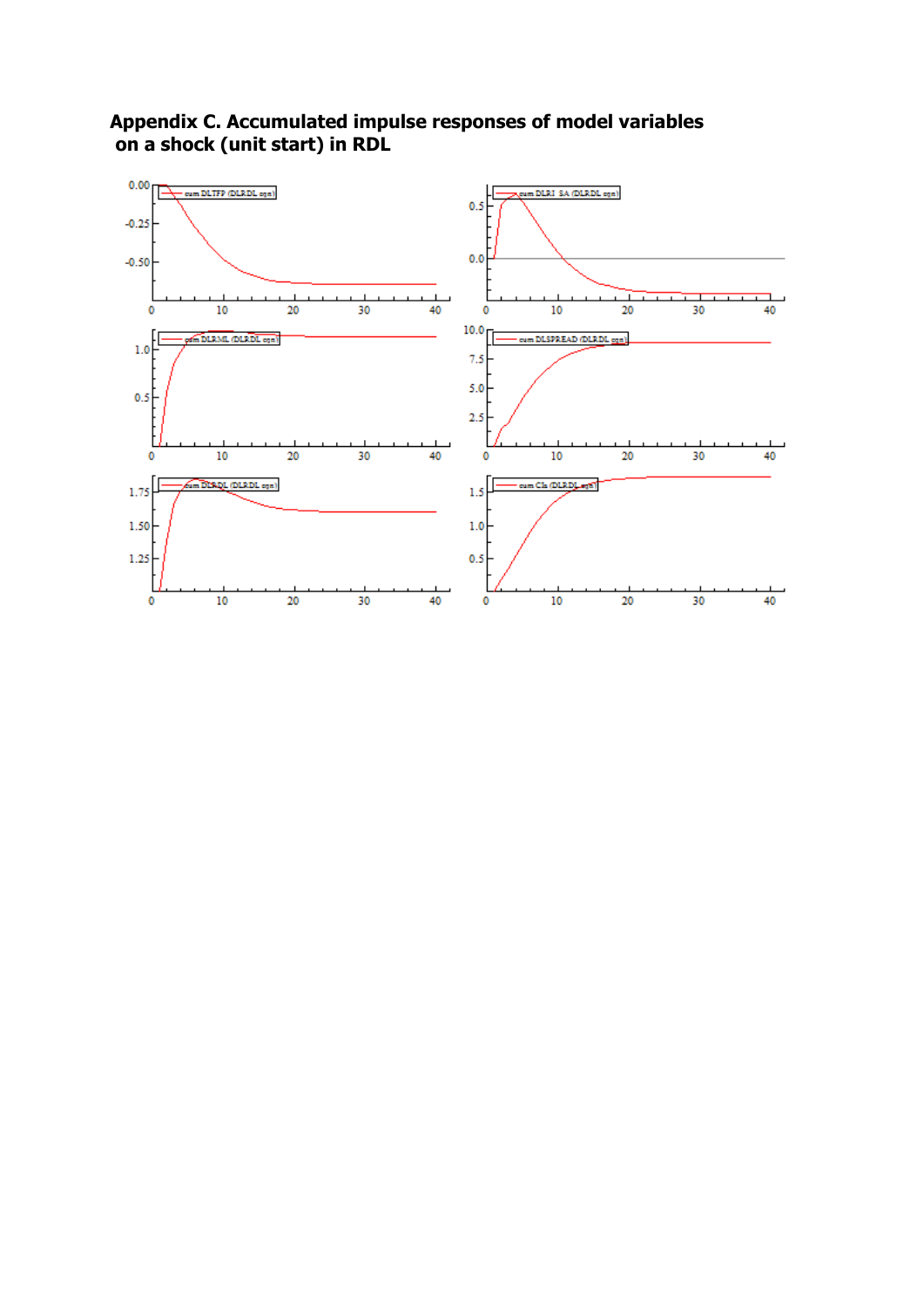

### **Appendix D. 30% permanent shock (Scenario 1) in the level of directed loans vs. Baseline scenario (with actual values of directed loans)**